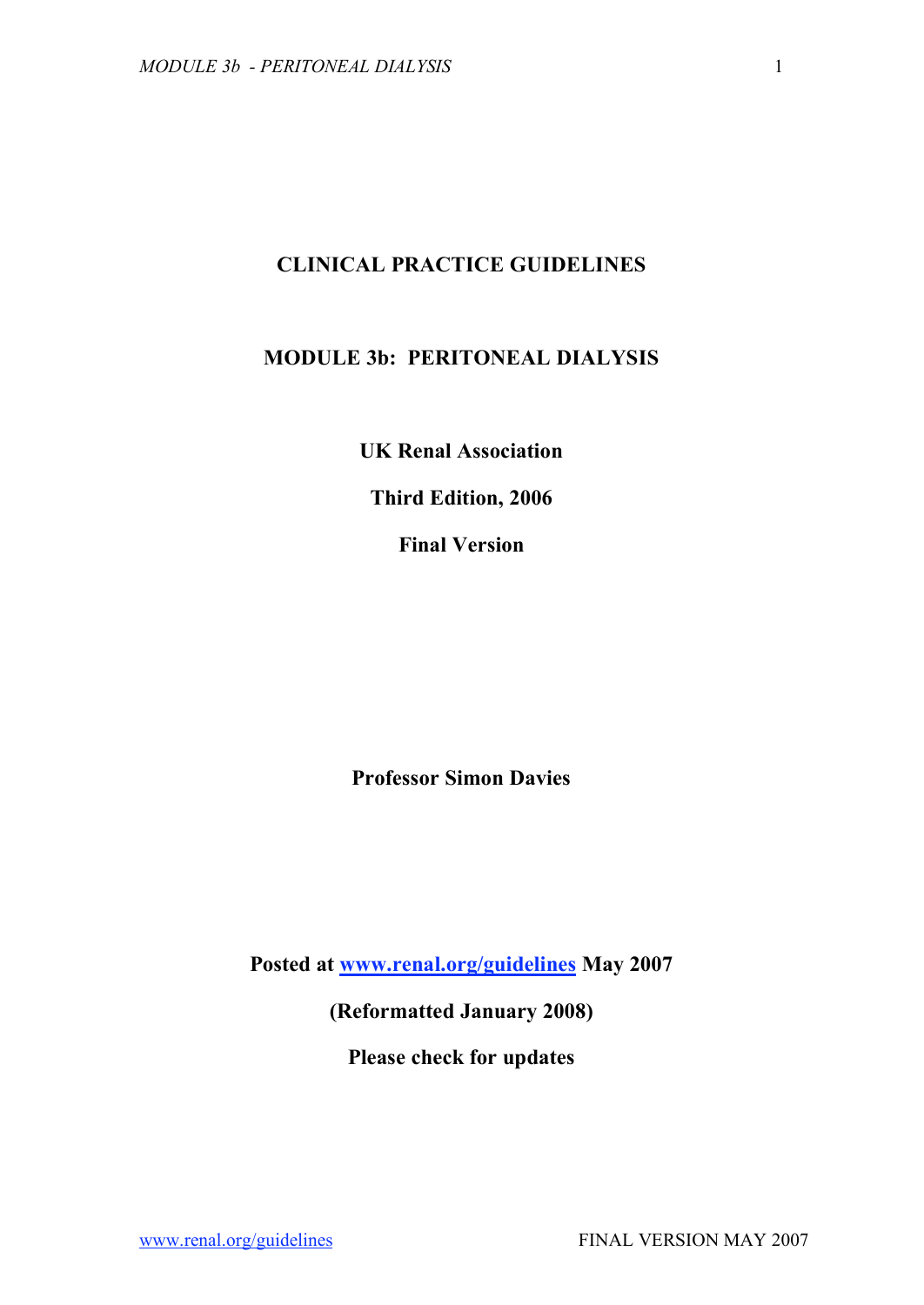# **Please send feedback for the next edition to simondavies1@compuserve.com**

# **Introduction**

# **Contents**

- 1. Equipment and Resources (Guidelines 1.1-1.5)
- 2. Preparation for Peritoneal Dialysis (Guidelines 2.1-2.4)
- 3. Solute Clearance (Guidelines 3.1-3.2)
- 4. Ultrafiltration and fluid management (Guidelines 4.1-4.5)
- 5. Infectious complications (Guidelines 5.1-5.2)
- 6. Metabolic Factors (Guidelines 6.1-6.4)
- 7. Management of complications, e.g. anaemia, bone disease (see Complications Guidelines).
- 8. Access and withdrawal (see Haemodialysis Guidelines 8.1-8.5)

# **Summary of clinical practice guidelines for Peritoneal Dialysis**

# **1. Peritoneal Dialysis (PD) (Guidelines PD 1.1 – 1.5)**

# **Guideline 1.1 – PD : Equipment and Resources**

Peritoneal Dialysis should be delivered in the context of a comprehensive and integrated service for renal replacement therapies, including haemodialysis (including temporary backup facilities), transplantation and conservative care. Both continuous ambulatory peritoneal dialysis (CAPD) and automated peritoneal dialysis (APD), in all its forms should be available. Dedicated PD nursing staff (1 W.T.E. per 20 patients) should be part of the multidisciplinary team

# **Guideline 1.2 – PD : Equipment and Resources**

All equipment used in the delivery and monitoring of therapies should comply with the relevant standards for medical electrical equipment [BS-EN 60601-2-39:1999, BS5724-2-39:1998, IEC 60601-2-39:1998, Particular requirements for the safety – specification for peritoneal dialysis equipment]. Tubing sets and catheters should carry the "CE" mark to indicate that the item conforms to the essential requirements of the Medical Devices Directive (93/42/EEC) and that its conformity has been assessed in accordance with the directive.

# **Guideline 1.3 – PD : Equipment and Resources**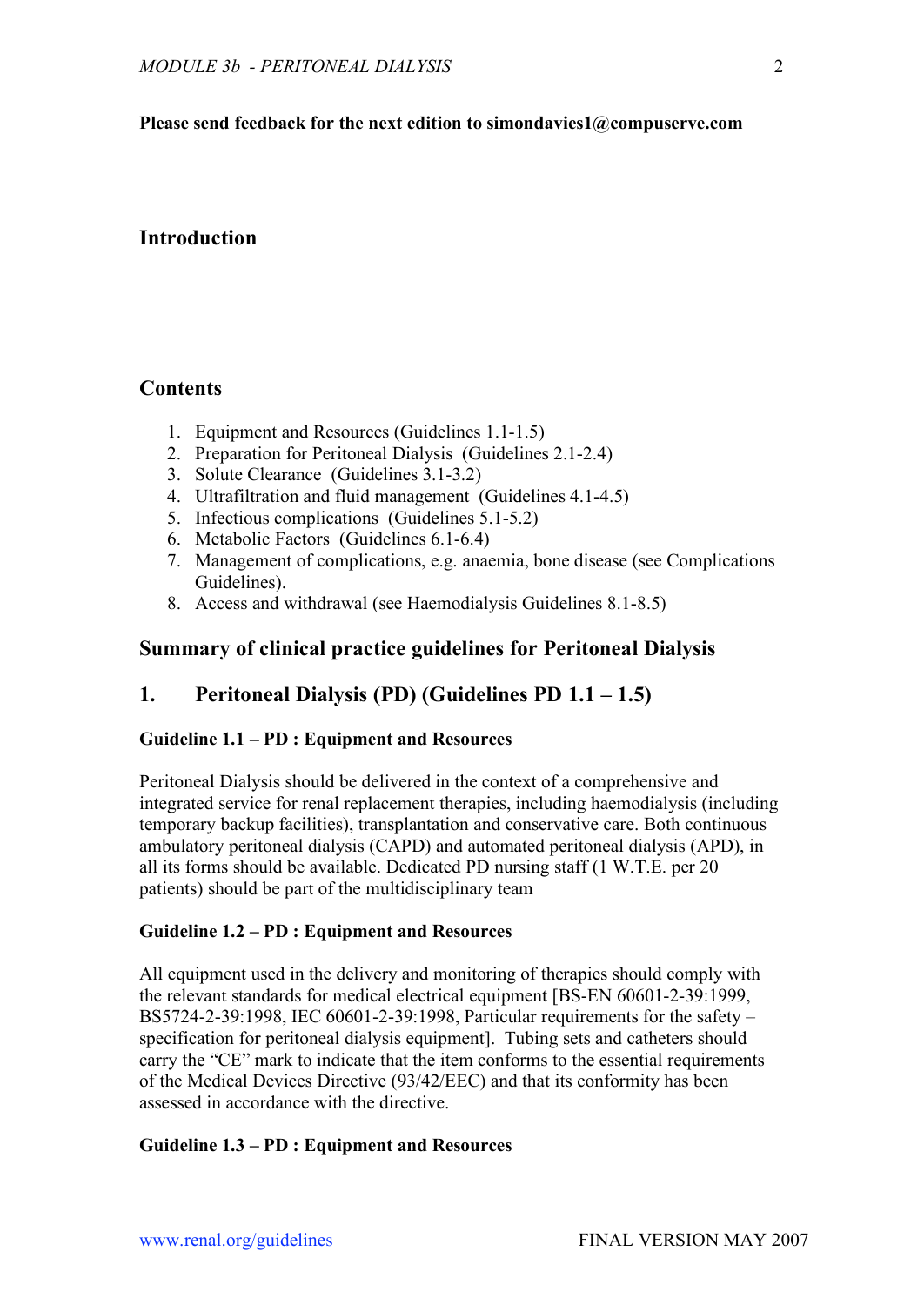Fluids for peritoneal dialysis are required to satisfy the current European quality standards as indicated in the European good manufacturing practice and the European Pharmacopoeia Monograph "Solutions for Peritoneal Dialysis". Manufacturing facilities are required to meet the relevant standards (ISO 9001/2 and EN 46001/2). Product registration files must be submitted to and product approval given by the Medicines Control Agency.

# **Guideline 1.4 – PD: Equipment and Resources**

The use of disconnect systems should be standard unless clinically contraindicated**.**

# **Guideline 1.5 – PD: Equipment and Resources**

Biocompatible PD solutions (normal pH, low concentrations of glucose degradation products) should be used in patients experiencing infusion pain.

# **2. Peritoneal Dialysis (PD) (Guidelines PD 2.1 – 2.4)**

# **Guideline 2.1 – PD: Preparation for Peritoneal Dialysis**

All patients should, where possible, be adequately prepared for renal replacement therapy and this should include receiving information and education about PD treatment, delivered by an experienced member of the MDT. Patients commencing RRF in an unplanned fashion for whatever reason should receive this information once appropriate.

# **Guideline 2.2 – PD: Preparation for Peritoneal Dialysis**

Where possible, timing of PD catheter insertion should be planned to accommodate patient convenience, commencement of training between 10 days and 6 weeks and before RRT is essential to enable correction of early catheter-related problems without the need for temporary haemodialysis.

#### **Guideline 2.3 – PD: Preparation for Peritoneal Dialysis**

Dialysis centres should have a dedicated team approach to catheter insertion. This is more important than the type of catheter or the implantation technique used.

#### **Guideline 2.4 – PD: Preparation for Peritoneal Dialysis**

Peri-operative catheter care and catheter complications (leaks, hernias, obstruction) should be managed according to the International Society of Peritoneal Dialysis guidelines

# **3. Peritoneal Dialysis (PD) (Guidelines PD 3.1 – 3.2)**

## **Guideline 3.1 – PD: Solute Clearance**

Both residual urine and peritoneal dialysis components of small solute clearance should be measured at least six monthly or more frequently if clinically indicated.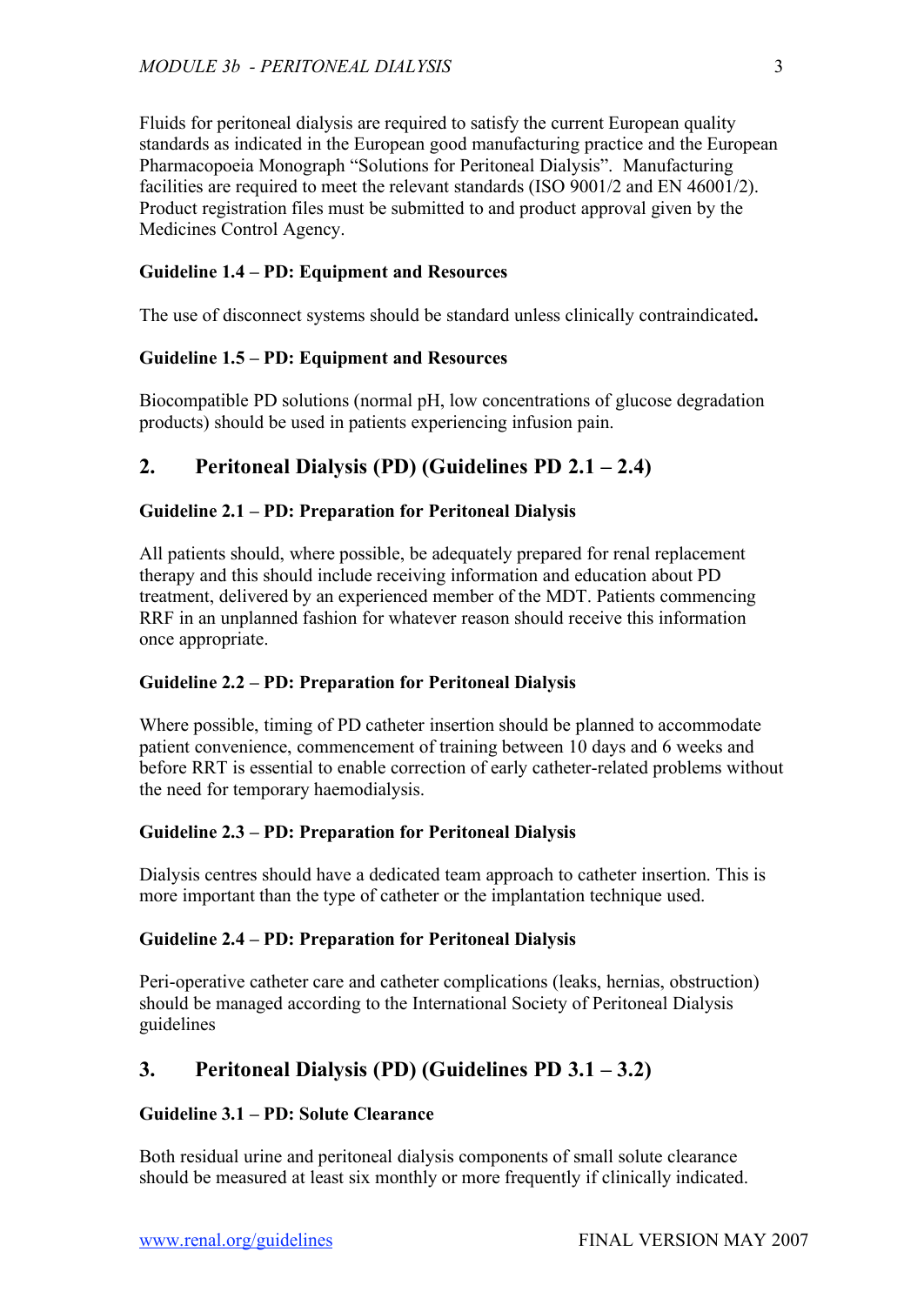Both urea and/or creatinine clearances can be used to monitor dialysis adequacy and should be interpreted within the limits of the methods.

## **Guideline 3.2 – PD: Solute Clearance**

A combined urinary and peritoneal Kt/V<sub>urea</sub> of  $\geq$ 1.7/week or a creatinine clearance of ≥50L/week/1.73m2 should be considered as minimal treatment doses. The dose should be increased in patients experiencing uraemic symptoms

# **4. Peritoneal Dialysis (PD) (Guidelines PD 4.1 – 4.5)**

### **Guideline 4.1 – PD: Ultrafiltration and fluid management**

Peritoneal membrane function should be monitored regularly (6 weeks after commencing treatment and at least annually or when clinically indicated) using a peritoneal equilibration test (PET) or equivalent. Daily urine and peritoneal ultrafiltration volumes, with appropriate correction for overfill, should be monitored at least six-monthly

## **Guideline 4.2 – PD: Ultrafiltration and fluid management**

Dialysis regimens resulting in fluid reabsorption should be avoided. Patients with high or high average solute transport, at greatest risk of this problem, should be considered for APD and icodextrin

### **Guideline 4.3 – PD: Ultrafiltration and fluid management**

Dialysis regimens resulting in routine utilisation of hypertonic (3.86%) glucose exchanges should be avoided. Where appropriate this should be achieved by using icodextrin or diuretics

### **Guideline 4.4 – PD: Ultrafiltration and fluid management**

Treatment strategies that favour preservation of renal function should be adopted where possible. These include avoidance of episodes of dehydration, use of diuretics, ACEi and ARBs

#### **Guideline 4.5 – PD: Ultrafiltration and fluid management**

Anuric patients who consistently achieve a daily ultrafiltration of less than 750 ml should be closely monitored and the benefits of modality switch considered

# **5. Peritoneal Dialysis (PD) (Guidelines PD 5.1 – 5.2)**

#### **Guideline 5.1 – PD: Infectious complications**

Prevention Strategies.

1. PD units should undertake regular audit of their peritonitis and exit-site infection rates, including causative organism, treatment and outcomes. They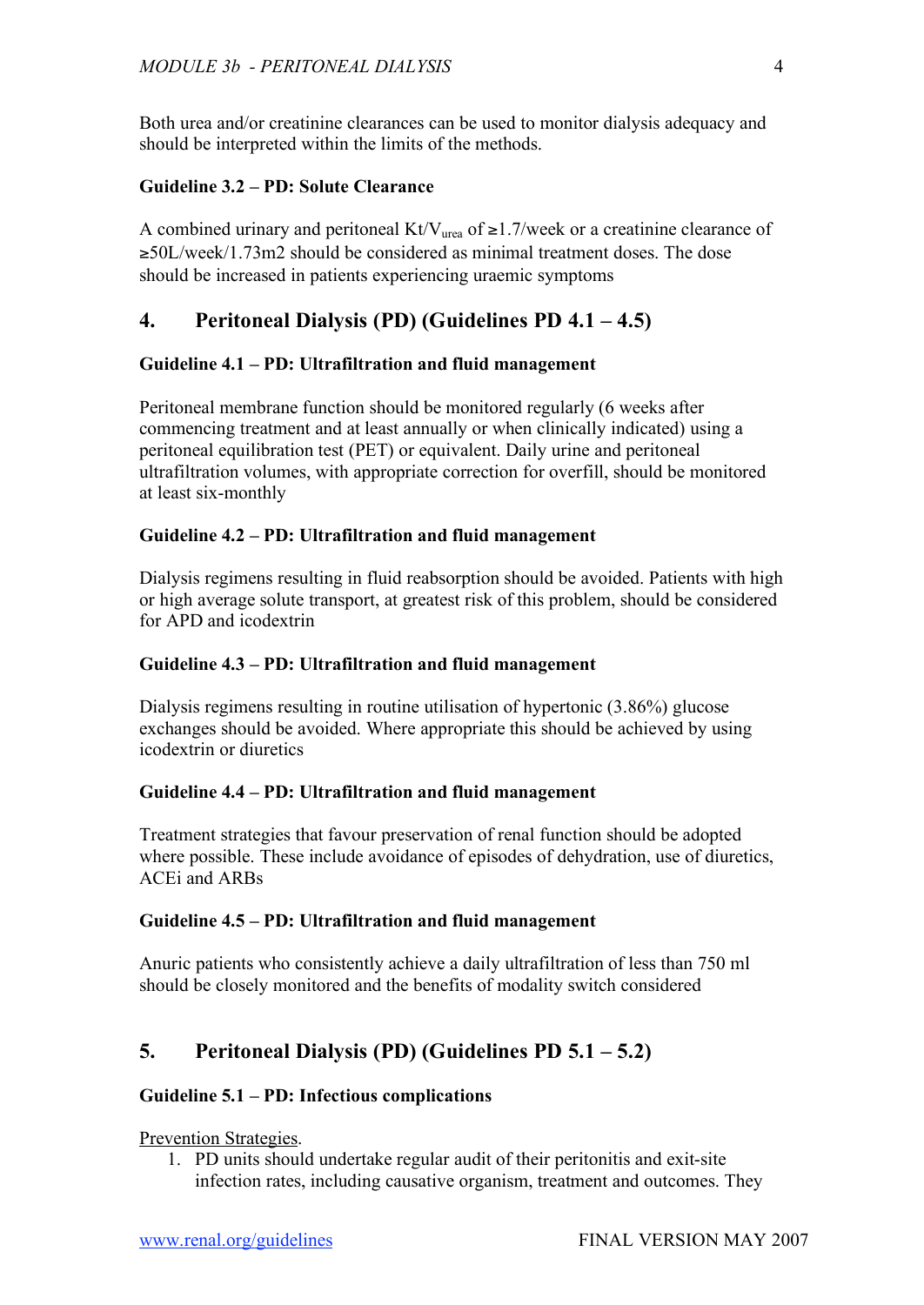should enter into active dialogue with their microbiology department and infection control team to develop optimal local treatment and prevention protocols

- 2. Flush-before-fill dialysis delivery systems should be used
- 3. Patients should undergo regular revision of their technique and receive intensified training if this is below standard
- 4. Initial catheter insertion should be accompanied by antibiotic prophylaxis
- 5. Invasive procedures should be accompanied by antibiotic prophylaxis and emptying the abdomen of dialysis fluid for a period commensurate with the procedure
- 6. Topical antibiotic administration should be used to reduce the frequency of *Staph. aureus* and Gram negative exit-site infection and peritonitis

### **Guideline 5.2 – PD: Infectious complications**

#### Treatment

- 1. Exit site infection is suggested by pain, swelling, crusting, erythema and serous discharge; purulent discharge always indicates infection. Swabs should be taken for culture and initial empiric therapy should be with oral antibiotics that will cover *S. aureus and P. aeruginosa*
- 2. Methicillin resistant organisms (MRSA) will require systemic treatment (e.g vancomycin) and will need to comply with local infection control policies.
- 3. Initial treatment regimens for peritonitis should include cover for bacterial Gram positive and Gram negative organisms until result of culture and antibiotic sensitivities are obtained.

# **6. Peritoneal Dialysis (PD) (Guidelines PD 6.1 – 6.4)**

# **Guideline 6.1 – PD: Metabolic Factors**

Standard strategies to optimise diabetic control should be used; these should be complemented by dialysis prescription regimens that minimise glucose, including glucose free solutions (icodextrin and amino-acids), where possible.

#### **Guideline 6.2 – PD: Metabolic Factors**

Plasma bicarbonate should be maintained within the normal range; this can be achieved in the vast majority of patients by adjusting the dialysis dose and/or dialysate buffer concentration. Occasionally bicarbonate buffered solutions will be required.

# **Guideline 6.3 – PD: Metabolic Factors**

Central obesity can worsen or develop in some PD patients. The risk of this problem, and associated metabolic complications, notably increased atherogenicity of lipid profiles and insulin resistance, can be reduced by avoiding excessive glucose prescription and using icodextrin.

# **Guideline 6.4 – PD: Metabolic Factors**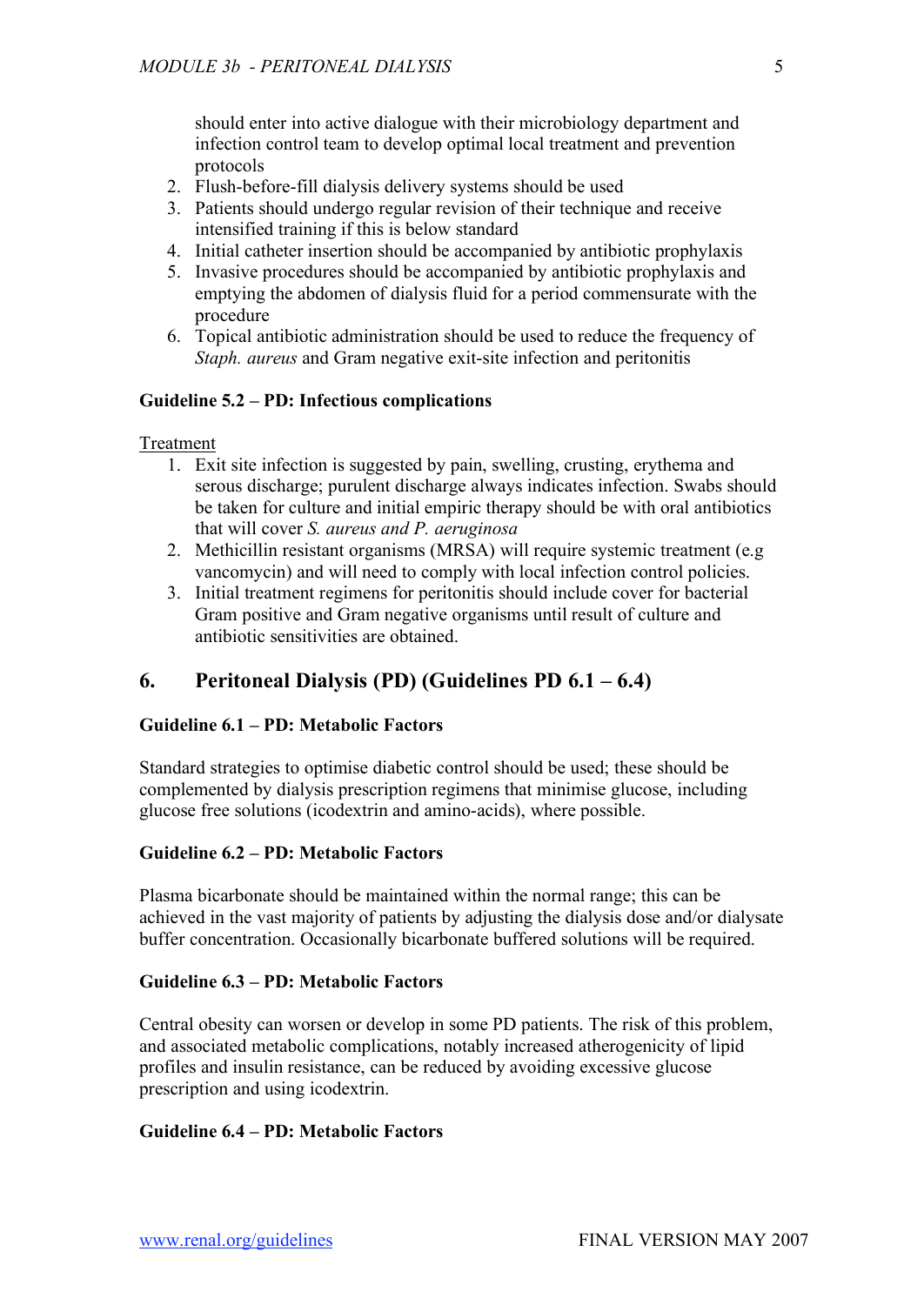Awareness of the effects of Icodextrin on assays for estimation of amylase and glucose (using glucose dehydrogenase) should be disseminated to patients, relatives, laboratory and clinical staff.

# **Summary of audit measures for peritoneal dialysis**

- **1.** Availability of modality choice
- **2.** Monitoring of modality switching
- **3.** Patient to peritoneal dialysis nursing staff ratio
- **4.** Systems in place to check medical equipment
- **5.** Systems in place to ensure purchase of dialysis fluid fulfil legal requirements
- **6.** Use of non-standard systems with documentation of clinical indication
- **7.** Use of biocompatible solutions and indication for use
- **8.** Audit of care pathway for dialysis preparation to include information given, when and who delivers it.
- **9.** Audit of care pathway for catheter insertion to include timeliness and need for temporary haemodialysis
- **10.** Catheter complications and their resolution
- **11.** Frequency of solute clearance (residual and peritoneal) estimation
- **12.** Cumulative frequency curves for the total solute clearance
- **13.** Frequency of measurement of membrane function, residual urine and peritoneal ultrafiltration volume
- **14.** Identify patients with fluid reabsorption in long dwell
- **15.** Identify patients with a total fluid removal <750 ml per day.
- **16.** Routine annual audit of infection prevention strategies
- **17.** Routine annual audit of infection outcomes
- **18.** Cumulative frequency curves of plasma bicarbonate
- **19.** Processes in place to increase awareness of interference of assays by icodextrin metabolites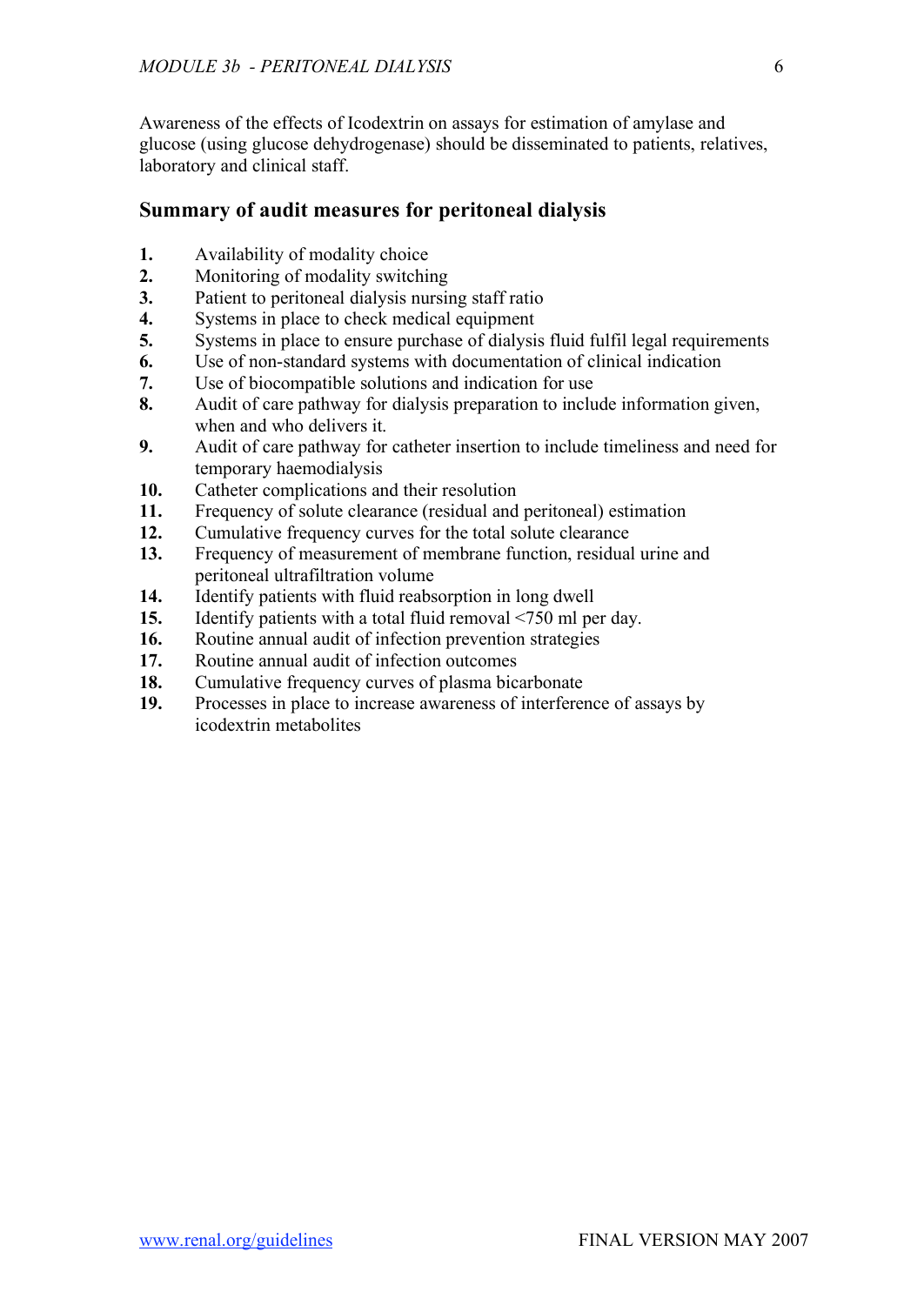# **Full clinical practice guidelines for Peritoneal Dialysis**

# **1. Peritoneal Dialysis (PD) (Guidelines PD 1.1 – 1.5)**

# **Guideline 1.1 – PD: Equipment and Resources**

**Peritoneal Dialysis should be delivered in the context of a comprehensive and integrated service for renal replacement therapies, including haemodialysis (including temporary backup facilities), transplantation and conservative care. Both continuous ambulatory peritoneal dialysis (CAPD) and automated peritoneal dialysis (APD), in all its forms should be available. Dedicated PD nursing staff (1 W.T.E. per 20 patients) should be part of the multidisciplinary team (Good Practice)**

# **Audit measure**

- Availability of modality choice
- Monitoring of modality switching
- Patient to peritoneal dialysis nursing staff ratio

# **Rationale**

Evidence from observational studies or registry data, with all its limitations, indicate that peritoneal dialysis (PD) used in the context of an integrated dialysis programme is associated with good clinical outcomes, certainly comparable to haemodialysis in the medium term (HD) (1-5). The only randomised study (NECOSAD), comparing HD to PD as a first treatment showed no differences in 2 year quality adjusted life years or 5 year mortality, but the number randomised was insufficient to generalize this observation; notably, most patients in this national study had sufficient life-style preferences related to one modality to decline randomisation (6). PD has a significant technique failure rate however, so patients need to be able to switch treatment modality (to either temporary or permanent HD) in a timely manner, which has implications for HD capacity.

PD modalities (CAPD v. APD) have a different impact on life-style; one randomised study found that APD creates more time for the patient to spend with family or continue employment but is associated with reduced quality of sleep (7). APD is the preferred modality for children. There are medical indications for APD (see sections 2, 3 and 4), but generally modality choice is a lifestyle issue.

The success of a PD programme is dependent upon specialized nurses with appropriate skills in assessing and training patients for PD, monitoring of treatment and with sufficient resources to provide continued care in the community. A recent randomised trial of more intensive training has shown that this reduces peritonitis risk (8) (see section 5). Several studies have documented the benefits of home visits in identifying new problems, reducing peritonitis and non-compliance (9-11). It is usually possible for a WTE PD nurse to deliver this quality of care with a caseload of 20 PD patients (see recommendations of the National Renal Workforce Planning Group, 2002).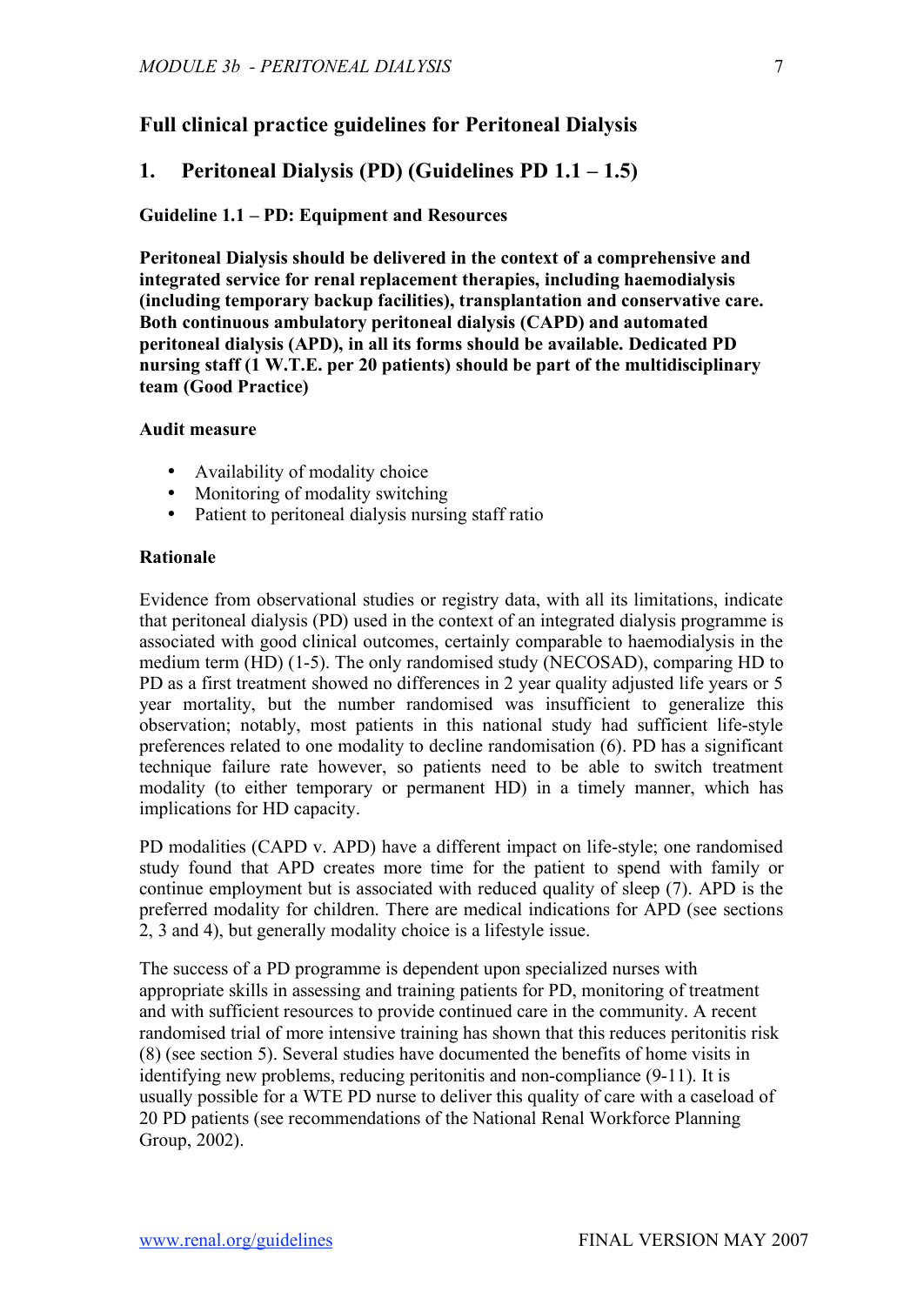### **References**

1) Fenton SSA, Schaubel DE, Desmeules M, et al. Hemodialysis versus peritoneal dialysis: a comparison of adjusted mortality rates. *American Journal of Kidney Diseases* 1997;30(3):334-42. 2) Vonesh EF, Snyder JJ, Foley RN, Collins AJ. The differential impact of risk factors on mortality in hemodialysis and peritoneal dialysis. *Kidney Int.* 2004;66(6):2389-401.

3) Heaf JG, Lokkegaard H, Madsen M. Initial survival advantage of peritoneal dialysis relative to haemodialysis. *Nephrol Dial Transplant* 2002;17(1):112-7.

4) Termorshuizen F, Korevaar JC, Dekker FW, Van Manen JG, Boeschoten EW, Krediet RT. Hemodialysis and peritoneal dialysis: comparison of adjusted mortality rates according to the duration of dialysis: analysis of the Netherlands cooperative study on the adequacy of dialysis 2. *J Am Soc Nephrol* 2003;14(11):2851-60.

5) Collins AJ, Hao W, Xia H, et al. Mortality risks of peritoneal dialysis and hemodialysis. *Am J Kidney Dis* 1999;34(6):1065-74.

6) Korevaar JC, Feith GW, Dekker FW, et al. Effect of starting with hemodialysis compared with peritoneal dialysis in patients new on dialysis treatment: a randomized controlled trial. *Kidney Int* 2003;64(6):2222-8.

7) Bro S, Bjorner JB, Tofte-Jensen P, et al. A prospective, randomized multicenter study comparing APD and CAPD treatment. *Perit Dial Int* 1999;19(6):526-33.

8) Hall G, Bogan A, Dreis S, et al. New directions in peritoneal dialysis patient training. *Nephrol Nurs J.* 2004;31(2):149-54, 59-63.

9) Lewis NM, Pickering KR. Establishment of a formalized CAPD retraining program. *Perit Dial Int* 1995;15:S58.

10) Bernardini J, Piraino B. Compliance in CAPD and CCPD patients as measured by supply inventories during home visits. *Am J Kidney Dis* 1998;31(1):101-7.

11) Ponferrada L, Prowant BF, Schmidt LM, Burrows LM, Satalowich RJ, Bartelt C. Home visit effectiveness for peritoneal dialysis patients. *Anna J* 1993;20(3):333-6.

#### **Guideline 1.2 – PD: Equipment and Resources**

**All equipment used in the delivery and monitoring of therapies should comply with the relevant standards for medical electrical equipment [BS-EN 60601-2- 39:1999, BS5724-2-39:1998, IEC 60601-2-39:1998, Particular requirements for the safety – specification for peritoneal dialysis equipment]. Tubing sets and catheters should carry the "CE" mark to indicate that the item conforms to the essential requirements of the Medical Devices Directive (93/42/EEC) and that its conformity has been assessed in accordance with the directive.**

#### **Audit measure**

Systems in place to check medical equipment

#### **Rationale**

This is a legal requirement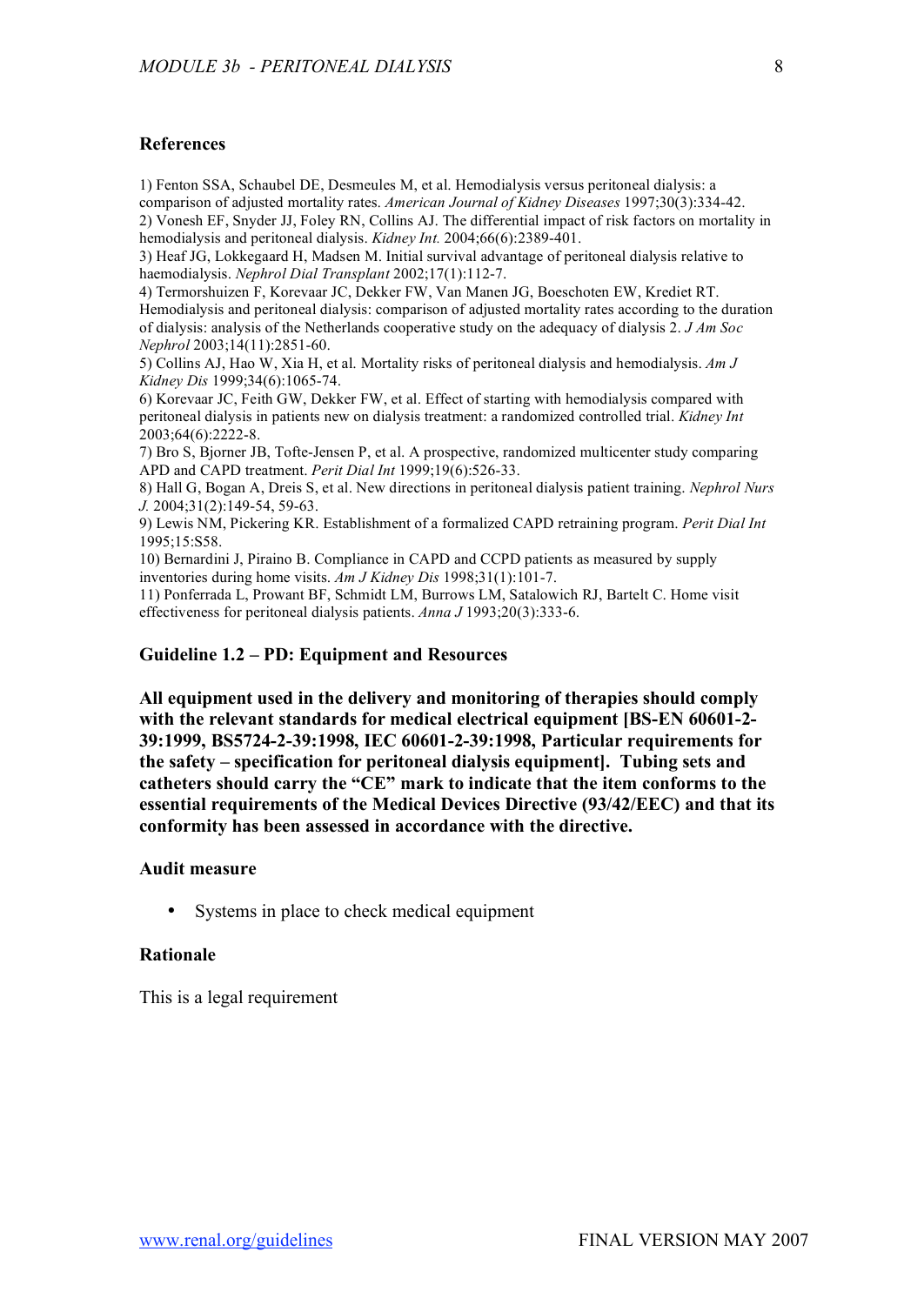#### **Guideline 1.3 – PD: Equipment and Resources**

**Fluids for peritoneal dialysis are required to satisfy the current European quality standards as indicated in the European good manufacturing practice and the European Pharmacopoeia Monograph "Solutions for Peritoneal Dialysis". Manufacturing facilities are required to meet the relevant standards (ISO 9001/2 and EN 46001/2). Product registration files must be submitted to and product approval given by the Medicines Control Agency.**

#### **Audit measure**

Systems in place to ensure purchase of dialysis fluid fulfil legal requirements.

#### **Guideline 1.4 – PD: Equipment and Resources**

### **The use of disconnect systems should be standard unless clinically contraindicated (Evidence).**

## **Audit measure**

• Use of non-standard systems with documentation of clinical indication

#### **Rationale**

Disconnect systems have been shown through randomised trials to be associated with a lower peritonitis risk, especially in infections due to touch contamination (1)

#### **References**

1) MacLeod A, Grant A, Donaldson C, et al. Effectiveness and efficiency of methods of dialysis therapy for end-stage renal disease: systematic reviews. *Health Technol Assess* 1998;2(5):1-166.

#### **Guideline 1.5 – PD: Equipment and Resources**

**Biocompatible PD solutions (normal pH, low concentrations of glucose degradation products) should be used in patients experiencing infusion pain (Evidence).**

### **Audit measure**

• Use of biocompatible solutions and indication for use

### **Rationale**

A minority of patients commencing PD will experience infusion pain, often severe enough to consider discontinuing the therapy. A double blind randomised study demonstrated that pain could be prevented by using a normal pH, bicarbonate-lactate buffered dialysis fluid (Dianeal) (1). Subsequent clinical experience has found that the benefit of this more biocompatible solution on infusion pain results in immediate and sustained benefit, and is probably applicable to other biocompatible solutions.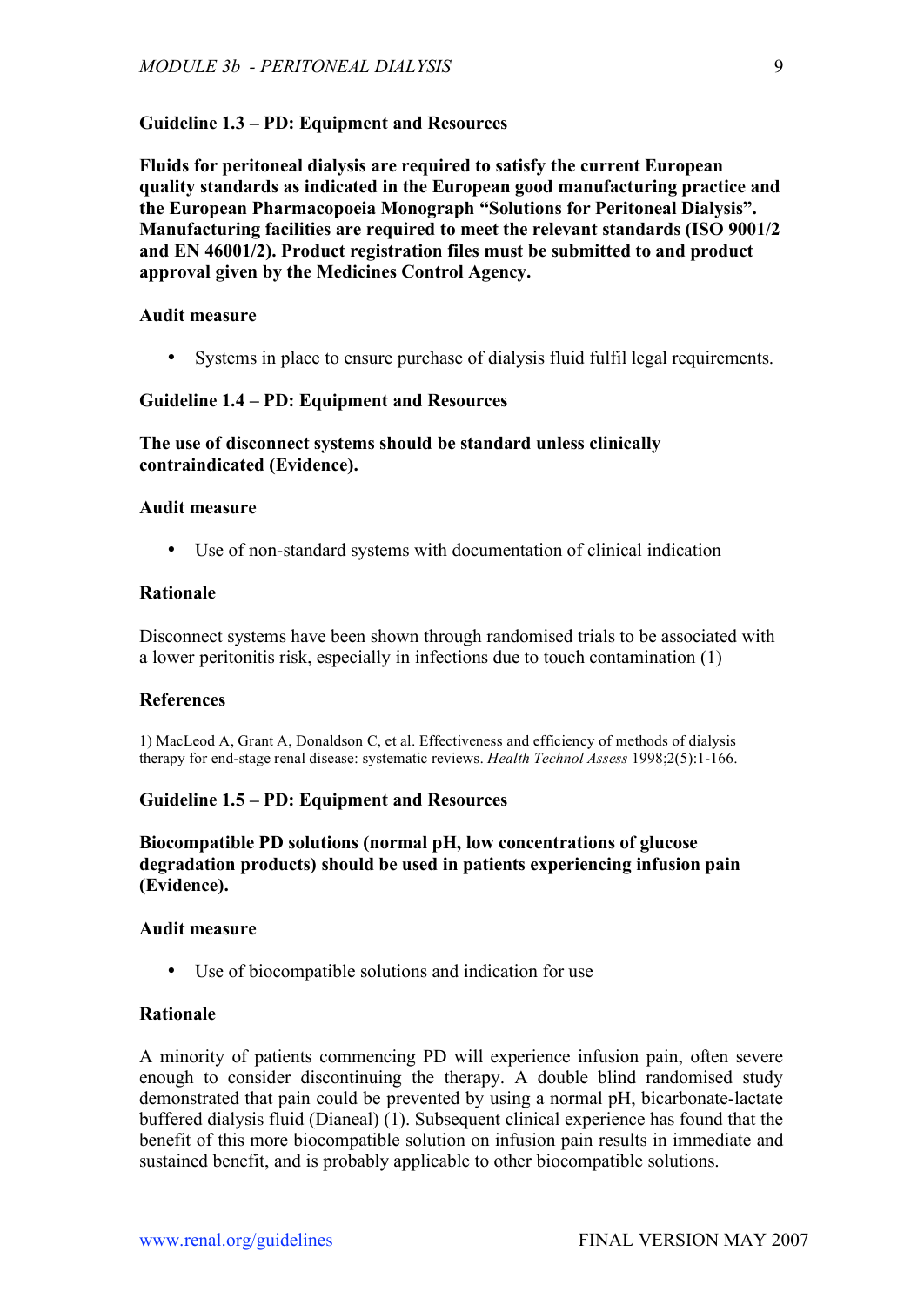The evidence of clinical benefit from the routine use of biocompatible solutions is more controversial. Standard solutions are clearly bio-incompatible, with low pH  $(-5.2)$ , lactate rather than bicarbonate buffer, high osmolality and high concentrations of glucose which also result in high concentrations of glucose degradation products (GDPs). Many *in vitro* and *ex vivo* studies have demonstrated the relative toxicity of these solutions, with all of the biocompatible features playing their part (2-7). There is also strong observational evidence that (a) detrimental functional changes to the membrane occur with time on treatment, which are more exaggerated in patients using solutions with high glucose concentration early in their time on therapy (8, 9) and (b) morphological changes occur that are related to time on treatment which include membrane thickening and vascular scarring (10). Time on treatment is also the greatest risk factor for encapsulating peritoneal sclerosis (EPS) (11, 12).

These observations have led all the main dialysis companies to develop and market 'biocompatible' solutions, with normalization of pH, reduction of GDPs and a variable approach to buffering. In randomised clinical trials these solutions have been shown to improve the dialysate concentrations of biomarkers considered to be indicators of mesothelial cell and possibly membrane health (13-16). Systemic benefits possibly include reduced circulating advanced glycation end-products (16) and better glycaemic control in diabetics (17). Data is currently lacking on hard clinical endpoints such as technique failure, functional membrane change or patient survival. One non-randomised study has found an improved patient but not technique survival; patients in this study using biocompatible solutions were younger, suggesting a selection bias that may not be fully adjusted for, so caution should be exercised in the interpretation of this study (18).

Currently there is insufficient evidence to recommend that all patients should be treated with biocompatible solutions, especially as this may have a significant cost implication. A selective approach to their use should be considered. Working on the assumption that the primary benefit of biocompatible solutions is membrane protection then there is evidence indicating that function membrane changes become more significant at 4 years of treatment, even in patients commencing PD with good residual renal function and low use of hypertonic exchanges (9). Likewise the incidence of EPS is rare before this period of time on treatment. This issue remains controversial at this stage and further studies are required.

#### **References**

1) Mactier RA, Sprosen TS, Gokal R, et al. Bicarbonate and bicarbonate/lactate peritoneal dialysis solutions for the treatment of infusion pain. *Kidney Int* 1998;53(4):1061-7.

2) Liberek T, Topley N, Jorres A, et al. Peritoneal dialysis fluid inhibition of polymorphonuclear leukocyte respiratory burst activation is related to the lowering of intracellular pH. *Nephron* 1993;65(2):260-5.

3) Jorres A, Bender TO, Finn A, et al. Biocompatibility and buffers: effect of bicarbonate-buffered peritoneal dialysis fluids on peritoneal cell function. *Kidney Int* 1998;54(6):2184-93.

4) Jörres A, Topley N, Steenweg L, Müller C, Köttgen E, Gahl GM. Inhibition of cytokine synthesis by peritoneal dialysate persists throughout the CAPD cycle. *Am J Nephrol* 1992;12(1-2):80-5.

5) McGregor SJ, Brock JH, Briggs JD, Junor BJ. Longitudinal study of peritoneal defence mechanisms in patients on continuous ambulatory peritoneal dialysis (CAPD). *Perit Dial Int Peritoneal Dialysis International* 1989;9:115-9.

6) Topley N. Membrane longevity in peritoneal dialysis: impact of infection and bio- incompatible solutions. *Adv Ren Replace Ther* 1998;5(3):179-84.

7) Topley N, Alobaidi HM, Davies M, Coles GA, Williams JD, Lloyd D. The effect of dialysate on peritoneal phagocyte oxidative metabolism. *Kidney Int* 1988;34(3):404-11.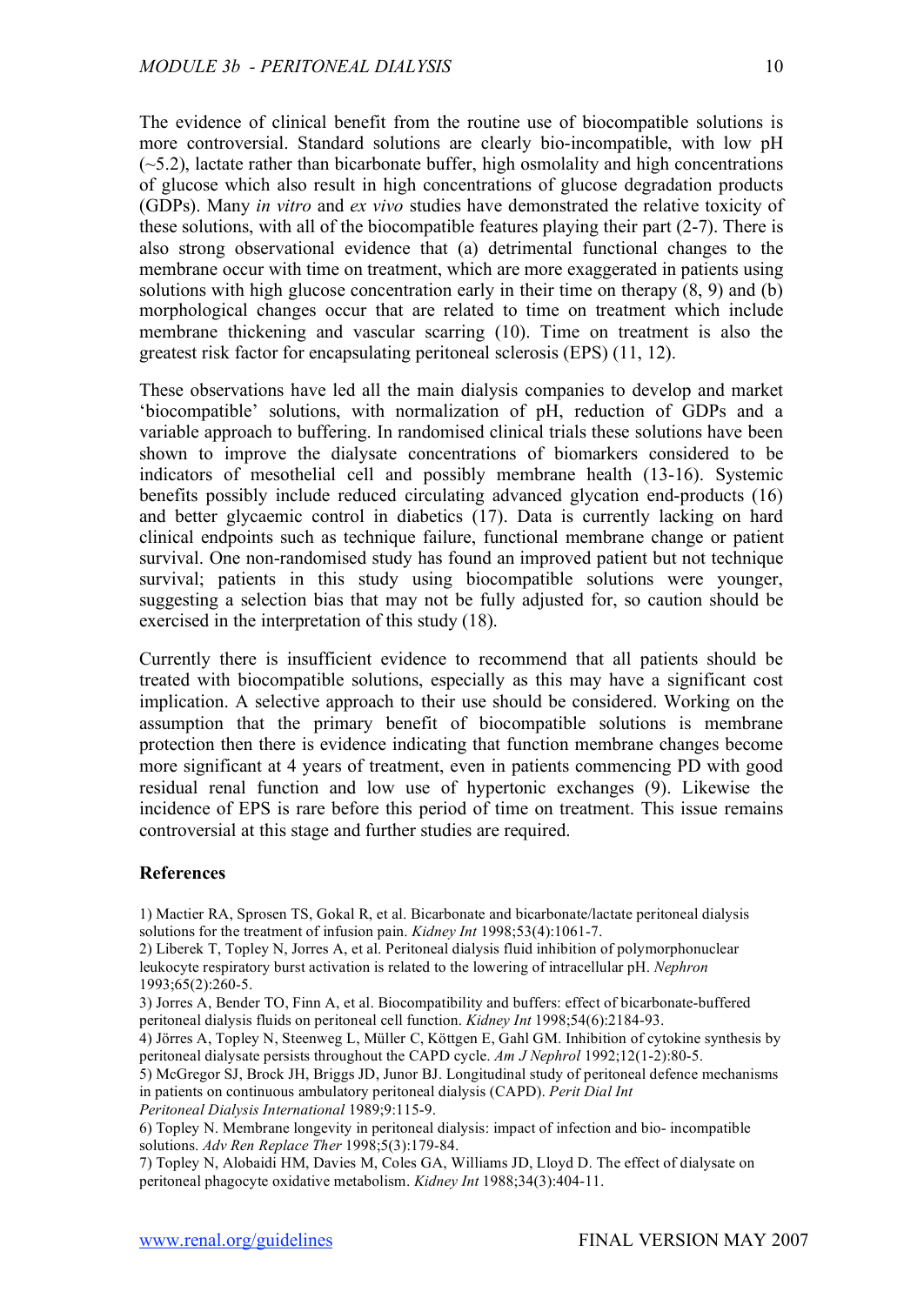8) Davies SJ, Phillips L, Naish PF, Russell GI. Peritoneal glucose exposure and changes in membrane solute transport with time on Peritoneal Dialysis. *J Am Soc Nephrol* 2001;12(5):1046-51. 9) Davies SJ. Longitudinal relationship between solute transport and ultrafiltration capacity in peritoneal dialysis patients. *Kidney Int* 2004;66:2437-45.

10) Williams JD, Craig KJ, Topley N, et al. Morphologic changes in the peritoneal membrane of patients with renal disease. *J Am Soc Nephrol* 2002;13(2):470-9.

11) Rigby RJ, Hawley CM. Sclerosing peritonitis: the experience in Australia. *Nephrol Dial Transplant.* 1998;13(1):154-9.

12) Lee HY, Kim BS, Choi HY, et al. Sclerosing encapsulating peritonitis as a complication of longterm continuous ambulatory peritoneal dialysis in Korea. *Nephrology (Carlton).* 2003;8(Suppl):S33-9. 13) Rippe B, Wieslander A, Musi B. Long-term results with low glucose degradation product content in peritoneal dialysis fluids. *Contrib Nephrol* 2003(140):47-55.

14) Jones S, Holmes CJ, Krediet RT, et al. Bicarbonate/lactate-based peritoneal dialysis solution increases cancer antigen 125 and decreases hyaluronic acid levels. *Kidney Int* 2001;59(4):1529-38. 15) Jones S, Holmes CJ, Mackenzie RK, et al. Continuous dialysis with bicarbonate/lactate-buffered peritoneal dialysis fluids results in a long-term improvement in ex vivo peritoneal macrophage function. *J Am Soc Nephrol* 2002;13(Suppl 1):S97-103.

16) Williams JD, Topley N, Craig KJ, et al. The Euro-Balance Trial: the effect of a new biocompatible peritoneal dialysis fluid (balance) on the peritoneal membrane. *Kidney Int* 2004;66(1):408-18. 17) Marshall J, Jennings P, Scott A, Fluck RJ, McIntyre CW. Glycemic control in diabetic CAPD patients assessed by continuous glucose monitoring system (CGMS). *Kidney Int* 2003;64(4):1480-6. 18) Lee HY, Park HC, Seo BJ, et al. Superior patient survival for continuous ambulatory peritoneal dialysis patients treated with a peritoneal dialysis fluid with neutral pH and low glucose degradation product concentration (Balance). *Perit Dial Int.* 2005;25(3):248-55.

# **2. Preparation for peritoneal dialysis (PD) (Guidelines PD 2.1 – 2.4)**

### **Guideline 2.1 – PD: Preparation for Peritoneal Dialysis**

**All patients should, where possible, be adequately prepared for renal replacement therapy and this should include receiving information and education about PD treatment, delivered by an experienced member of the MDT. Patients commencing RRF in an unplanned fashion for whatever reason should receive this information once appropriate. (Good Practice)**

# **Audit measure**

• Audit of care pathway for dialysis preparation to include information given, when and who delivers it.

#### **Rationale**

The arguments and rationale for this guideline relate to the National Service Framework for Renal Services, Part 1. The reader is referred to standard 2, Preparation and Choice pp. 21-23.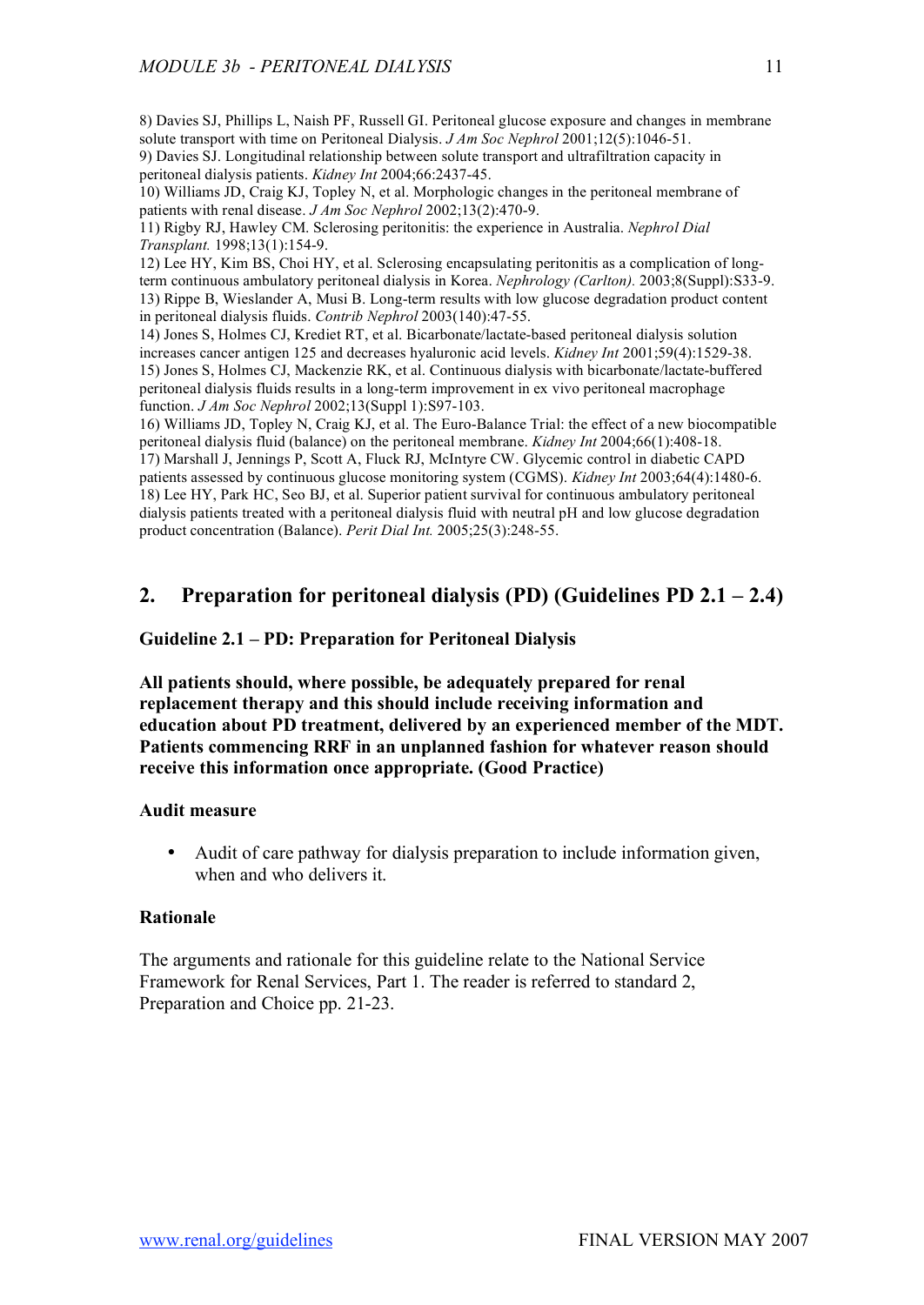# **Guideline 2.2 – PD: Preparation for Peritoneal Dialysis**

**Where possible, timing of PD catheter insertion should be planned to accommodate patient convenience, commencement of training between 10 days and 6 weeks, (unless using the Moncrief catheter) and before RRT is essential to enable correction of early catheter-related problems without the need for temporary haemodialysis. (Good Practice)**

## **Audit measure**

• Audit of care pathway for catheter insertion to include timeliness and need for temporary haemodialysis

### **Rationale**

The arguments and rationale for this guideline relate to the National Service Framework for Renal Services, Part 1. The reader is referred to standard 3, Elective Dialysis Access Surgery, pp. 24-26. The Moncrief catheter is buried subcutaneously and is designed to be left in this position, where it can remain for many months, until required (1).

# **References**

1) Gokal R, Alexander S, Ash S, et al. Peritoneal catheters and exit-site practices toward optimum peritoneal access: 1998 update. (Official report from the International Society for Peritoneal Dialysis). *Perit Dial Int* 1998;18(1):11-33.

# **Guideline 2.3 – PD: Preparation for Peritoneal Dialysis**

**Dialysis centres should have a dedicated team approach to catheter insertion. This is more important than the type of catheter or the implantation technique used. (Good Practice)**

# **Rationale**

An experienced team approach to catheter insertion is recommended by all available guidelines; in the case of the European guidelines this is given a level A evidence although no randomised trial has been published comparing *ad hoc* arrangements with those of a dedicated experienced team (1). This approach should be combined with regular audit of outcomes. Several randomised trials have been performed comparing different catheter designs and insertion techniques. These are fully reviewed elsewhere (1-4). Whilst there are theoretical advantages in choosing different catheters, e.g. double *v.* single cuff to reduce leakage, coiled *v.* straight to reduce catheter migration, when put to the test in randomised trials no significant benefit of one over another has been demonstrated. Equally, there may be clear logistic benefits of one approach to catheter insertion over another, e.g. laparoscopic *v.* open surgical *v.* Seldinger that reflect local expertise and facilities but no studies have demonstrated a clear benefit. Evidence would suggest that a downwards-directed exit site is associated with less infection and a caudally directed angle of the catheter in the deep tunnel, especially if this is made through the rectus muscle, is associated with reduced likelihood of catheter migration (5).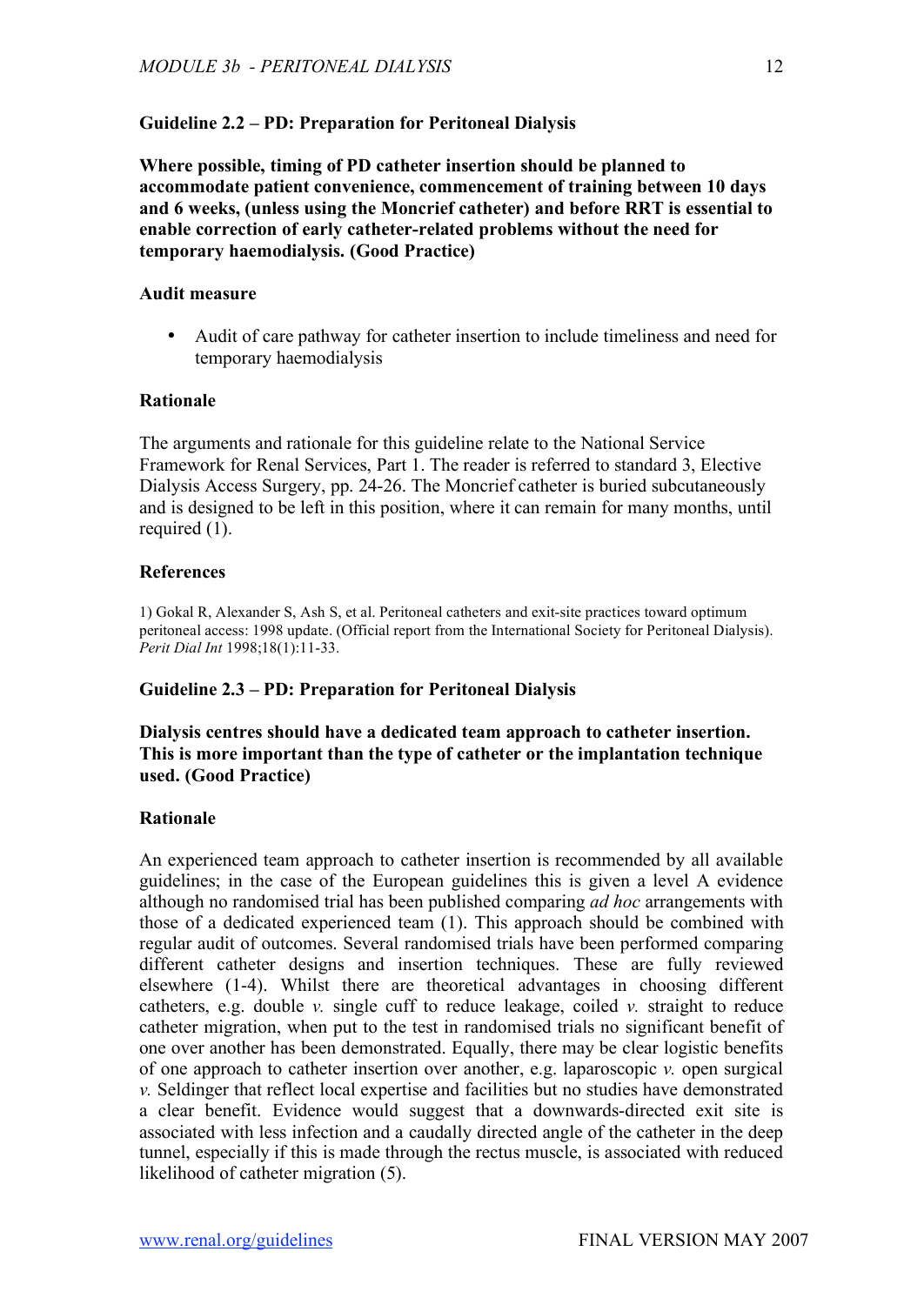## **References**

1) Dombros N, Dratwa M, Feriani M, et al. European best practice guidelines for peritoneal dialysis. 3 Peritoneal access. *Nephrol Dial Transplant.* 2005;20(Suppl 9):ix8-ix12.

2) Gokal R, Alexander S, Ash S, et al. Peritoneal catheters and exit-site practices toward optimum peritoneal access: 1998 update. (Official report from the International Society for Peritoneal Dialysis). *Perit Dial Int* 1998;18(1):11-33.

3) Canadian Guidelines for treatment wth peritoneal dialysis. *J Am Soc Nephrol* 1999;Suppl 13.

4) Flanigan M, Gokal R. Peritoneal catheters and exit-site practices toward optimum peritoneal access: a review of current developments. *Perit Dial Int.* 2005;25(2):132-9.

5) Crabtree JH, Burchette RJ, Siddiqi NA. Optimal peritoneal dialysis catheter type and exit site location: an anthropometric analysis. *ASAIO J.* 2005;51(6):743-7.

### **Guideline 2.4 – PD: Preparation for Peritoneal Dialysis**

**Peri-operative catheter care and catheter complications (leaks, hernias, obstruction) should be managed according to the International Society of Peritoneal Dialysis guidelines, www.ispd.org (Good Practice)**

#### **Audit measure**

• Catheter complications and their resolution

#### **Rationale**

For management of the catheter in the peri-operative period, for catheter related problems including leak (internal and external), poor flow, obstruction and hernias the guidelines developed by the International Society of Peritoneal Dialysis should be used, www.ispd.org (1, 2). Catheter problems due to increased intra-peritoneal pressure, especially leaks, hernias and prolapse are an important medical indication for the use of APD either temporarily or permanently; poor flow or catheter related flow pain should be treated with tidal APD.

#### **References**

1) Flanigan M, Gokal R. Peritoneal catheters and exit-site practices toward optimum peritoneal access: a review of current developments. *Perit Dial Int.* 2005;25(2):132-9.

2) Crabtree JH. Rescue and salvage procedures for mechanical and infectious complications of peritoneal dialysis. *Int J Artif Organs.* 2006;29(1):67-84.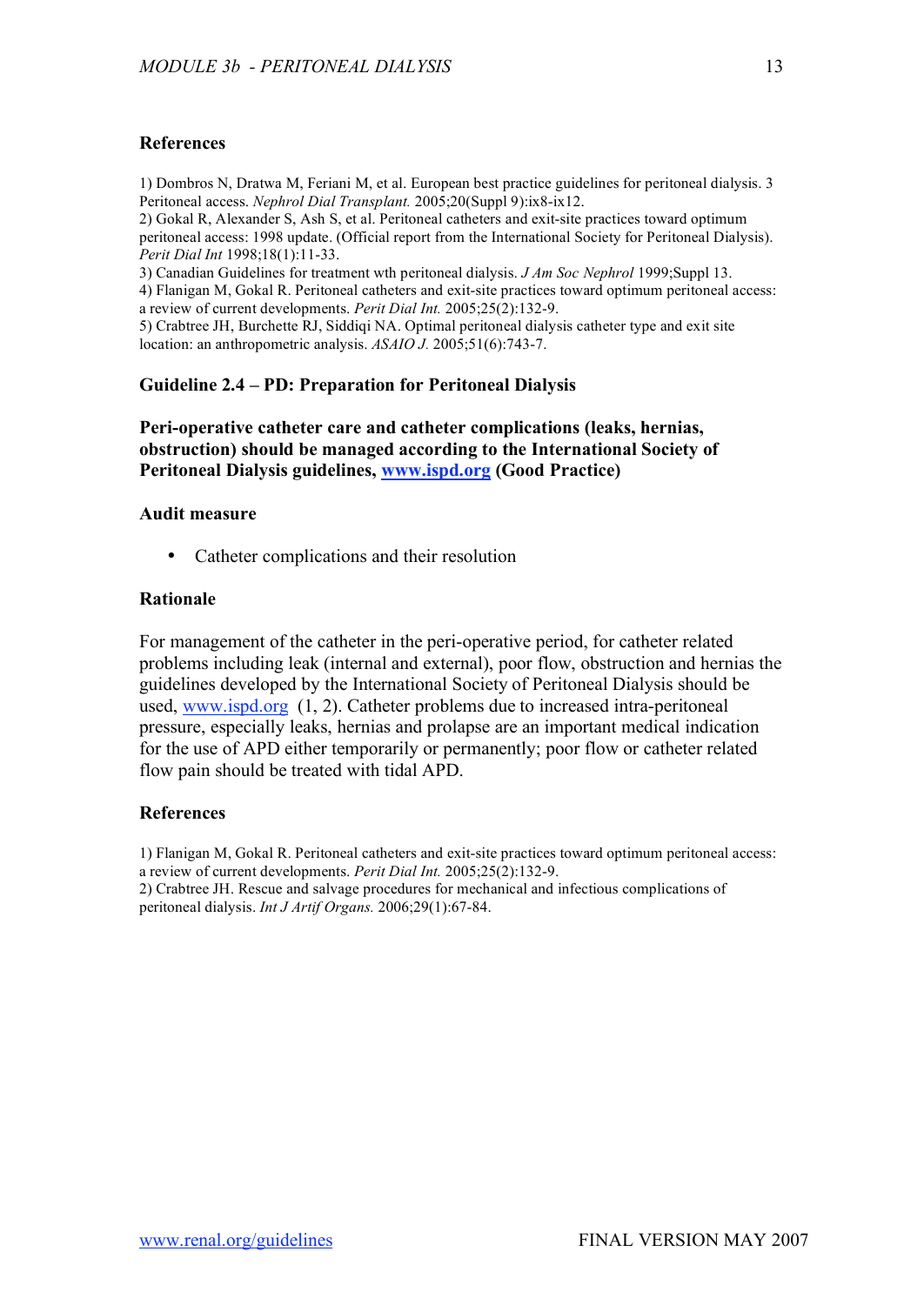# **3. Solute Clearance (PD) (Guidelines PD 3.1 – 3.2)**

#### **Guideline 3.1 – PD: Solute Clearance**

**Both residual urine and peritoneal dialysis components of small solute clearance should be measured at least six monthly or more frequently if clinically indicated. Both urea and/or creatinine clearances can be used to monitor dialysis adequacy and should be interpreted within the limits of the methods. (Good practice)**

#### **Audit measure**

• Frequency of solute clearance (residual and peritoneal) estimation.

#### **Rationale**

Small solute clearance is one of the measurements of adequate dialysis treatment. Salt and water removal and acid-base balance are considered in sections 4 and 6 respectively. There are two issues in measuring small solute clearance that need to be taken into consideration. First, the relationship to clinical outcomes of residual renal versus peritoneal small solute clearance is quantitatively different. Observational studies have shown that preserved renal clearance, in fact just urine volume, is associated with improved survival, independent of other known factors such as age and comorbidity (1, 2). Randomised controlled trials designed to replace this residual renal function with peritoneal clearance did not show a proportional survival benefit (3, 4). The recommendation to measure solute clearance six-monthly is driven primarily by the residual renal function component; indeed if dialysis dose has not been changed the peritoneal component will not be different and it would be acceptable just to measure the residual renal function. Indeed RRF can fall rapidly in some patients, certainly within a few weeks, and if there are clinical concerns this should be undertaken more frequently.

Second, there are two potential surrogate solutes, urea and creatinine, that can be used to measure solute clearance in PD patients. There is no clear evidence as to which is the more useful clinically, and both have their problems. Current advice, therefore, is that either one or both can be used, ensuring that minimal clearances are achieved for at least one, but clinicians should be aware of their differing limitations. Urea clearances are limited by the difficulty in PD patients of estimating V accurately, whilst peritoneal creatinine clearances are affected by membrane transport characteristics (see Appendix).

#### **References**

1) Churchill DN, Taylor DW, Keshaviah PR. Adequacy of dialysis and nutrition in continuous peritoneal dialysis: association with clinical outcome. *J Am Soc Nephrol* 1996;7:198-207. 2) Bargman JM, Thorpe KE, Churchill DN. Relative contribution of residual renal function and peritoneal clearance to adequacy of dialysis: a reanalysis of the CANUSA study. *J Am Soc Nephrol* 2001;12(10):2158-62.

3) Paniagua R, Amato D, Vonesh E, et al. Effects of Increased Peritoneal Clearances on Mortality Rates in Peritoneal Dialysis: ADEMEX, a Prospective, Randomized, Controlled Trial. *J Am Soc Nephrol* 2002;13(5):1307-20.

4) Lo WK, Ho YW, Li CS, et al. Effect of Kt/V on survival and clinical outcome in CAPD patients in a randomized prospective study. *Kidney Int* 2003;64(2):649-56.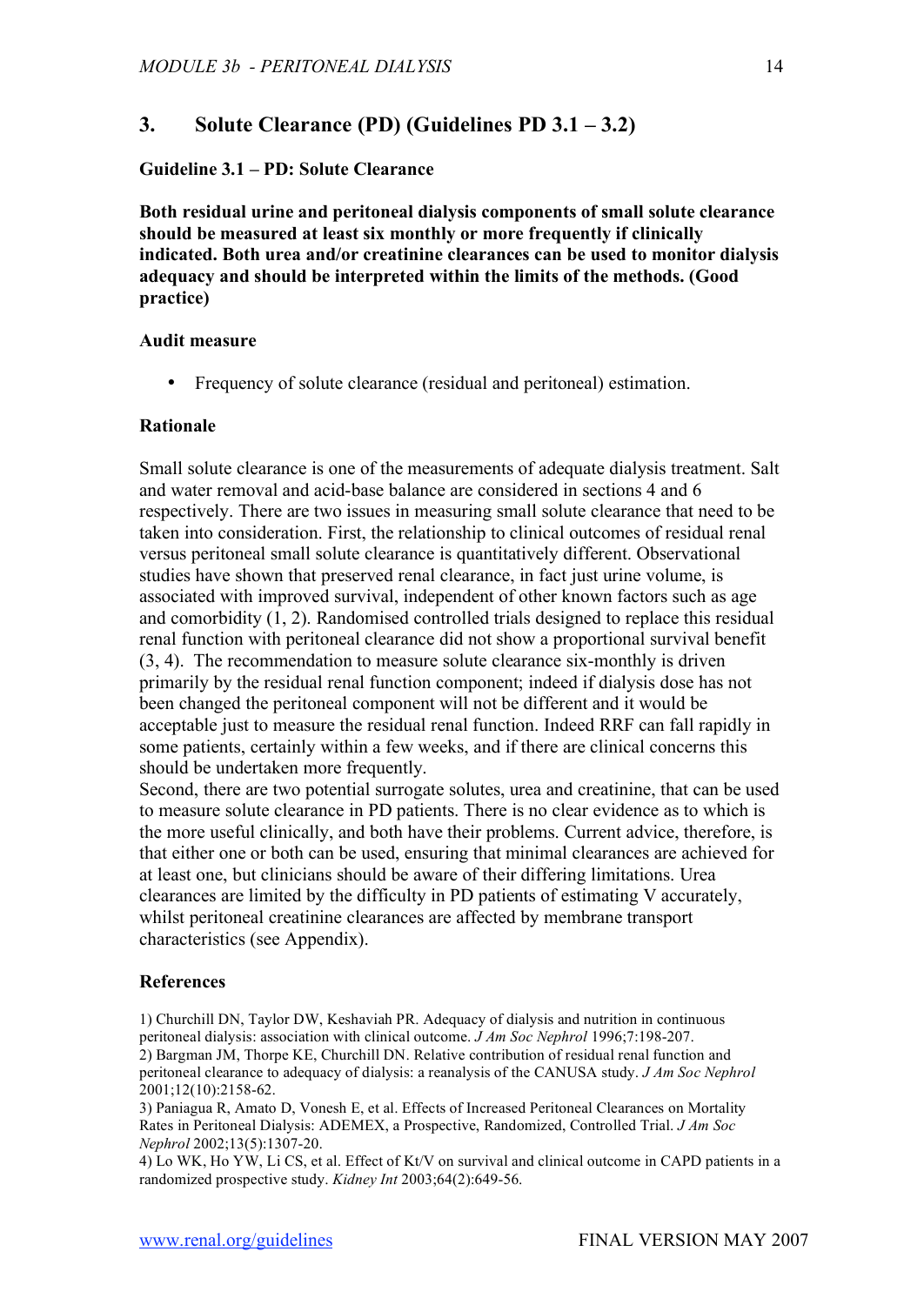### **Guideline 3.2 – PD: Solute Clearance**

**A combined urinary and peritoneal Kt/Vurea of** ≥**1.7/week and/or a creatinine clearance of** ≥**50L/week/1.73m2 should be considered as minimal treatment doses. The dose should be increased in patients experiencing uraemic symptoms (Evidence)**

### **Audit measure**

• Cumulative frequency curves for the total solute clearance

#### **Rationale**

Two randomised controlled trials (ADEMEX and Hong Kong) have evaluated the impact of peritoneal solute clearances on clinical endpoints (1, 2). Neither found that an increase of peritoneal  $Kt/V_{area} > 1.7$  was associated with an improvement in survival. Only one of these studies (ADEMEX) measured creatinine clearance, which was the solute used to make decisions in this case; patients in the control group achieved an average peritoneal creatinine clearance of  $46L/1.73m^2$ /week and a total (urine plus renal) of  $54L/1.73m^2$ /week. In setting a recommendation for minimal peritoneal clearances, to be achieved in anuric patients, the previous Renal Association guideline of Kt/V > 1.7 and creatinine clearance  $>50L/1.73m^2$ /week is supported by both the randomised and observational data. In the Hong Kong study, patients randomised to a Kt/V  $\leq$  1.7, whilst their mortality was not significantly worse they had a significantly higher drop out rate, more clinical complications and worse anaemia. One observational longitudinal study demonstrated that patients develop malnutrition once the Kt/V falls below 1.7 with a three-fold increase in the death rate (3). The NECOSAD study found that a creatinine clearance of <40L/week or a Kt/V urea <1.5 was associated with increased mortality in anuric patients (4).

The vast majority of PD patients will be able to reach these clearance targets, especially if APD is employed (5). These guidelines must however be viewed as recommendations for *minimal* overall clearance. In patients with residual renal function this renal clearance can be subtracted from the peritoneal clearance with confidence that the value of equivalent renal clearances is greater. Equally, in a patient achieving these clearances but experiencing uraemic symptoms, or failing to achieve adequate acid base balance (see section 6) then the dialysis dose should be increased. Drop out due to uraemia or death associated with hyperkalaemia and acidosis was significantly more common in the control patients in the ADEMEX study  $(1)$ .

#### **References**

1) Paniagua R, Amato D, Vonesh E, et al. Effects of Increased Peritoneal Clearances on Mortality Rates in Peritoneal Dialysis: ADEMEX, a Prospective, Randomized, Controlled Trial. *J Am Soc Nephrol* 2002;13(5):1307-20.

2) Lo WK, Ho YW, Li CS, et al. Effect of Kt/V on survival and clinical outcome in CAPD patients in a randomized prospective study. *Kidney Int* 2003;64(2):649-56.

3) Davies SJ, Phillips L, Russell L, Naish PF, Russell GI. An analysis of the effects of increasing delivered dialysis treatment to malnourished peritoneal dialysis patients. *Kidney Int* 2000;57(4):1743- 54.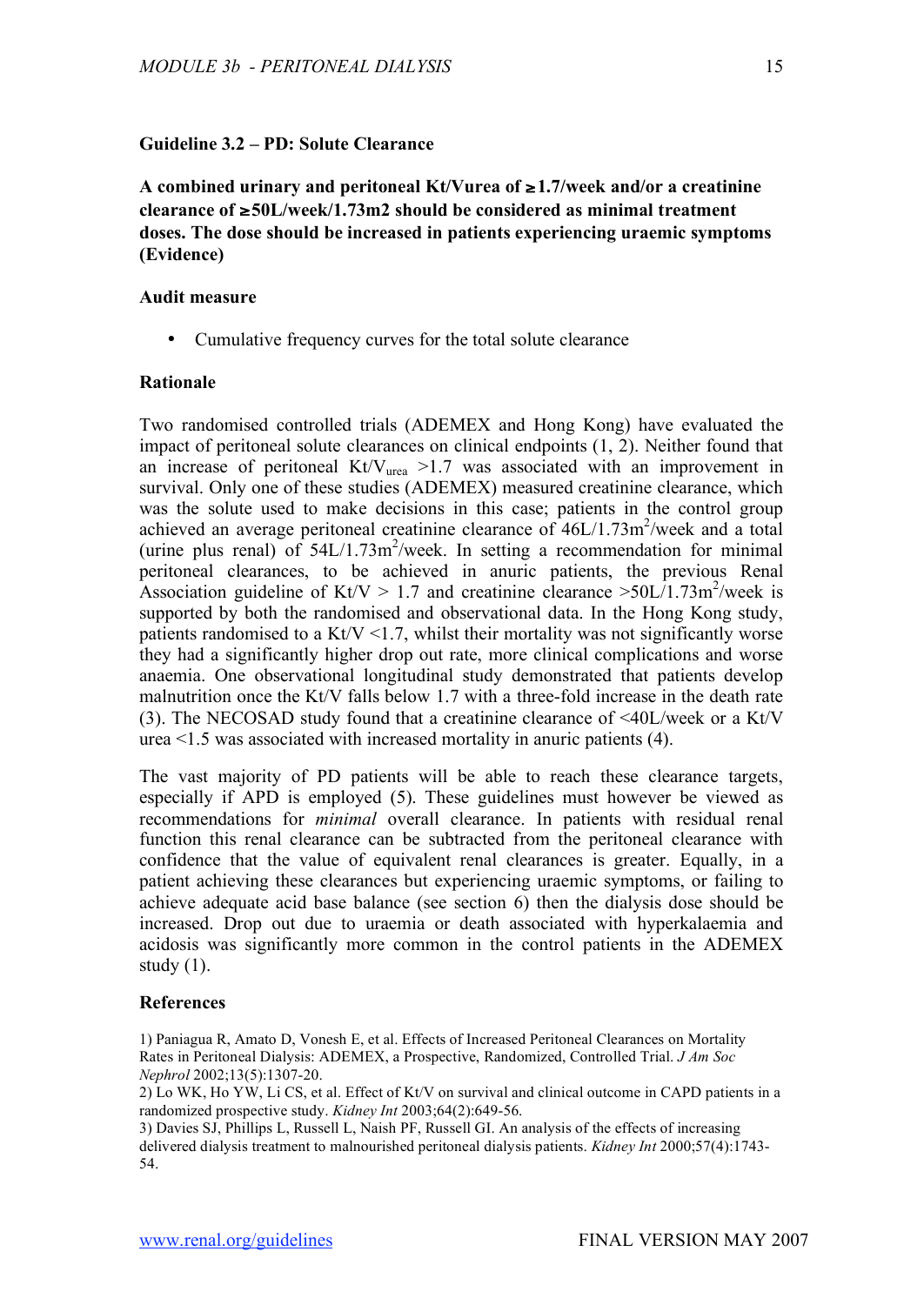4) Jansen MA, Termorshuizen F, Korevaar JC, Dekker FW, Boeschoten E, Krediet RT. Predictors of survival in anuric peritoneal dialysis patients. *Kidney Int.* 2005;68(3):1199-205. 5) Brown EA, Davies SJ, Heimburger O, et al. Adequacy targets can be met in anuric patients by automated peritoneal dialysis: baseline data from EAPOS. *Perit Dial Int* 2001;21(Suppl 3):S133-7.

# **4. Ultrafiltration and fluid management (PD) (Guidelines PD 4.1 – 4.5)**

## **Guideline 4.1 – PD: Ultrafiltration and fluid management**

**Peritoneal membrane function should be monitored regularly (6 weeks after commencing treatment and at least annually or when clinically indicated) using a peritoneal equilibration test (PET) or equivalent. Daily urine and peritoneal ultrafiltration volumes, with appropriate correction for overfill, should be monitored six-monthly. (Good Practice)**

### **Audit measure**

• Frequency of measurement of membrane function, residual urine and peritoneal ultrafiltration volume

### **Rationale**

Assessment of membrane function, specifically solute transport rate and ultrafiltration capacity) is fundamental to PD prescription. (See appendix for methodological description of membrane function tests). This is for the following reasons:

- a. There is considerable between-patient variability in both solute transport and ultrafiltration capacity that translates into real differences in achieved solute clearance and ultrafiltration unless they are accounted for in prescription practice (1-5)
- b. Membrane function is an independent predictor of patient survival; specifically high solute transport and low ultrafiltration capacity are associated with worse outcomes (6-10)
- c. Membrane function changes with time on therapy. There are early changes – usually during the first few weeks of treatment that can be avoided by performing tests 6 weeks after commencing PD. Later changes vary between patients but tend to be increasing solute transport and reduced ultrafiltration capacity; the rate of membrane change is accelerated in patients with earlier loss of residual renal function and greater requirement for hypertonic glucose solutions. (5, 11, 12)

Residual renal function, as discussed above, is one of the most important factors, along with age, comorbidity, nutritional status, plasma albumin and membrane function that predict survival in PD patients. Its rate of loss is variable and clinically significant changes can occur within 6 months. Total fluid removal is associated with patient survival, especially once anuric (9, 13, 14), ADEMEX study, data awaiting publication.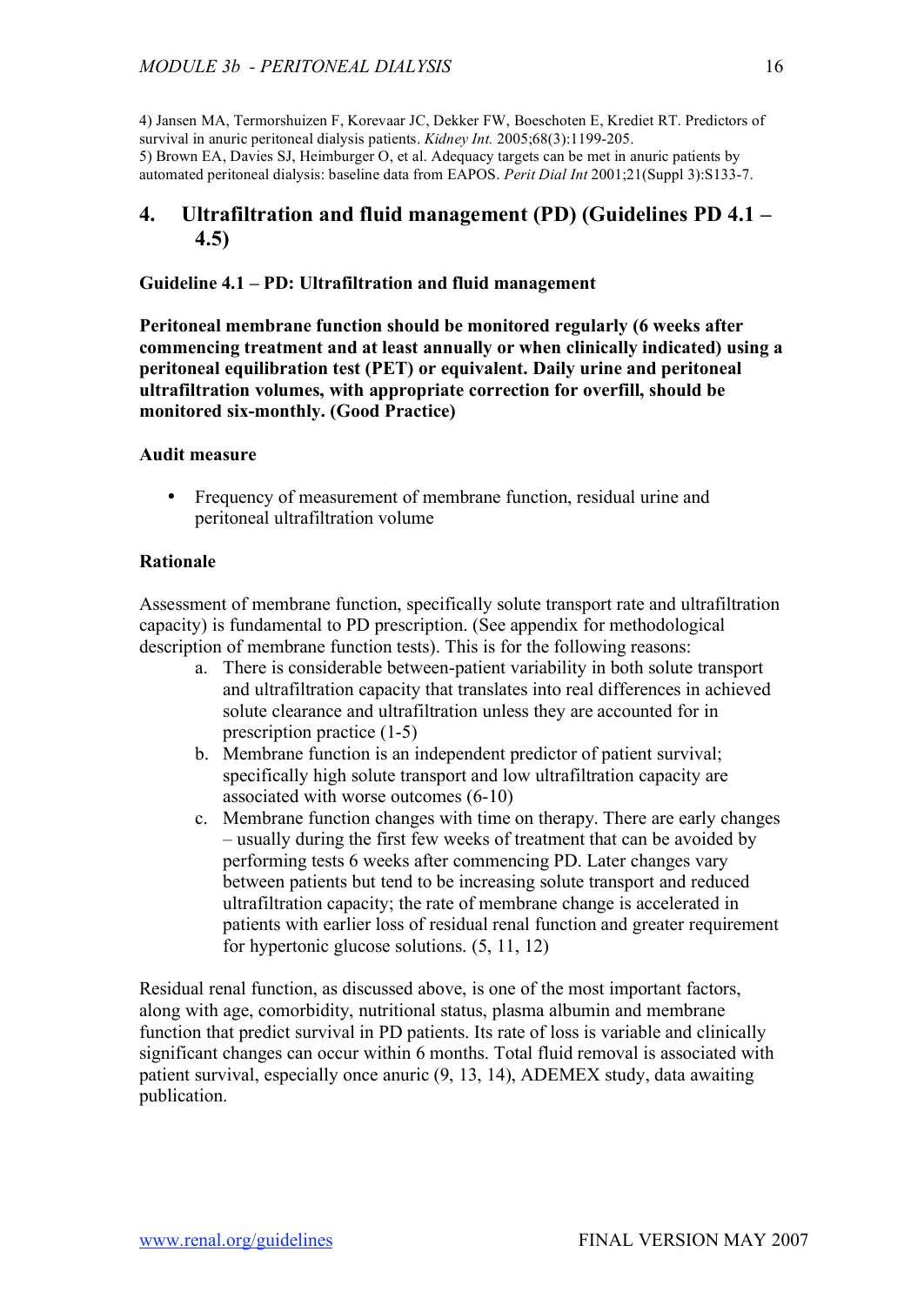## **References**

1) Twardowski ZJ, Nolph KD, Khanna R, et al. Peritoneal Equilibration Test. *Perit Dial Bull* 1987;7:138-47.

2) Smit W, van Dijk P, Langedijk MJ, et al. Peritoneal function and assessment of reference values using a 3.86% glucose solution. *Perit Dial Int* 2003;23(5):440-9.

3) Smit W, Schouten N, van den Berg N, Langedijk MJ, Struijk DG, Krediet RT. Analysis of the prevalence and causes of ultrafiltration failure during long-term peritoneal dialysis: a cross-sectional study. *Perit Dial Int* 2004;24(6):562-70.

4) Selgas R, Bajo MA, Cirugeda A, et al. Ultrafiltration and small solute transport at initiation of PD: questioning the paradigm of peritoneal function. *Perit Dial Int.* 2005;25(1):68-76.

5) Davies SJ. Longitudinal relationship between solute transport and ultrafiltration capacity in peritoneal dialysis patients. *Kidney Int* 2004;66:2437-45.

6) Davies SJ, Phillips L, Naish PF, Russell G. Quantifying comorbidity in Peritoneal Dialysis patients and its relationship to other predictors of survival. *Nephrol Dial Transplant* 2002;17(6):1085-92.

7) Churchill DN, Thorpe KE, Nolph KD, Keshaviah PR, Oreopoulos DG, Page D. Increased peritoneal membrane transport is associated with decreased patient and technique survival for continuous peritoneal dialysis patients. *J Am Soc Nephrol* 1998;9:1285-92.

8) Rumpsfeld M, McDonald SP, Johnson DW. Higher peritoneal transport status is associated with higher mortality and technique failure in the Australian and New Zealand peritoneal dialysis patient populations. *J Am Soc Nephrol.* 2006;17(1):271-8. Epub 2005 Nov 23.

9) Brown EA, Davies SJ, Rutherford P, et al. Survival of Functionally Anuric Patients on Automated Peritoneal Dialysis: The European APD Outcome Study. *J Am Soc Nephrol* 2003;14(11):2948-57. 10) Brimble KS, Walker M, Margetts PJ, Kundhal KK, Rabbat CG. Meta-analysis: peritoneal membrane transport, mortality, and technique failure in peritoneal dialysis. *J Am Soc Nephrol.* 2006;17(9):2591-8. Epub 006 Aug 2.

11) Heimburger O, Wang T, Lindholm B. Alterations in water and solute transport with time on peritoneal dialysis. *Perit Dial Int* 1999;19 Suppl 2:S83-90.

12) del Peso G, Fernandez-Reyes MJ, Hevia C, et al. Factors influencing peritoneal transport parameters during the first year on peritoneal dialysis: peritonitis is the main factor. *Nephrol Dial Transplant.* 2005;20(6):1201-6.

13) Ates K, Nergizoglu G, Keven K, et al. Effect of fluid and sodium removal on mortality in peritoneal dialysis patients. *Kidney Int* 2001;60(2):767-76.

14) Jansen MA, Termorshuizen F, Korevaar JC, Dekker FW, Boeschoten E, Krediet RT. Predictors of survival in anuric peritoneal dialysis patients. *Kidney Int.* 2005;68(3):1199-205.

#### **Guideline 4.2 – PD: Ultrafiltration and fluid management**

## **Dialysis regimens resulting in fluid reabsorption should be avoided. (Good practice). Patients with high or high average solute transport, at greatest risk of this problem, should be considered for APD and icodextrin (Evidence)**

#### **Audit measure**

• Identify patients with fluid reabsorption in long dwell

#### **Rationale**

Increased solute transport has been repeatedly shown to be associated with worse survival, especially in CAPD patients (1-4). The explanation for this association is most likely to be because of its effect on ultrafiltration when this is achieved with an osmotic gradient (using glucose or amino-acid dialysis fluids). The reason is twofold: first, due to more rapid absorption of glucose, the osmotic gradient is lost earlier in the cycle resulting in reduced ultrafiltration capacity. Second, once the osmotic gradient is dissipated the rate of fluid reabsorption in high transport patients is more rapid. This will result in significant fluid absorption, contributing to a positive fluid balance,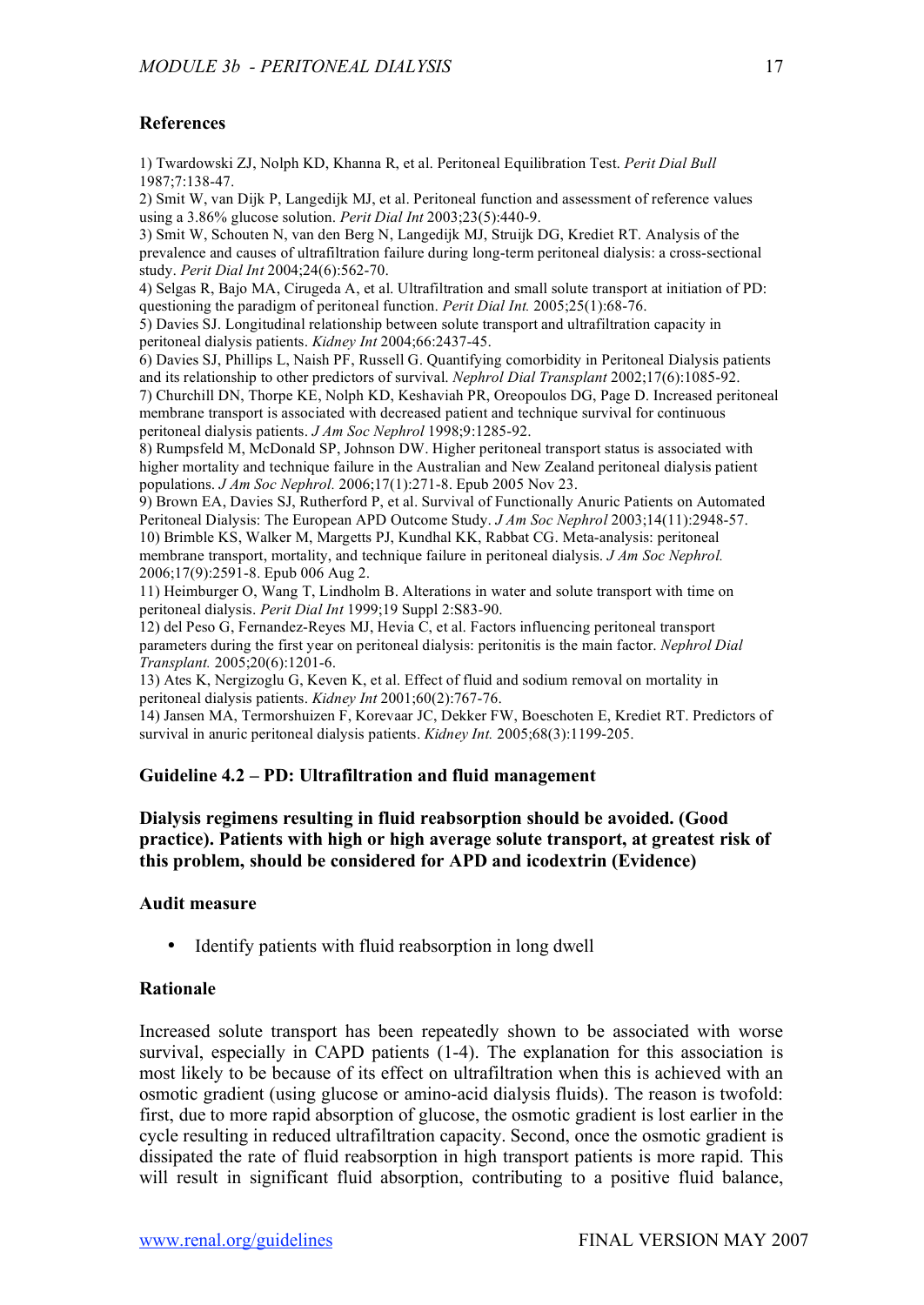during the long exchange.

These problems associated with high transport can be avoided by using APD to shorten dwell length and by using icodextrin for the long exchange to prevent fluid reabsorption. Several randomised controlled trials have shown that icodextrin can achieve sustained ultrafiltration in the long dwell (5-9) and that this translates into a reduction in extracellular fluid volume (10, 11). Observational studies indicate that high solute transport is not associated with increased mortality or technique failure in APD patients, especially when there is also a high use of icodextrin (3, 12, 13).

## **References**

1) Davies SJ, Phillips L, Naish PF, Russell G. Quantifying comorbidity in Peritoneal Dialysis patients and its relationship to other predictors of survival. *Nephrol Dial Transplant* 2002;17(6):1085-92. 2) Churchill DN, Thorpe KE, Nolph KD, Keshaviah PR, Oreopoulos DG, Page D. Increased peritoneal membrane transport is associated with decreased patient and technique survival for continuous peritoneal dialysis patients. *J Am Soc Nephrol* 1998;9:1285-92.

3) Rumpsfeld M, McDonald SP, Johnson DW. Higher peritoneal transport status is associated with higher mortality and technique failure in the Australian and New Zealand peritoneal dialysis patient populations. *J Am Soc Nephrol.* 2006;17(1):271-8. Epub 2005 Nov 23.

4) Brimble KS, Walker M, Margetts PJ, Kundhal KK, Rabbat CG. Meta-analysis: peritoneal membrane transport, mortality, and technique failure in peritoneal dialysis. *J Am Soc Nephrol.* 2006;17(9):2591-8. Epub 006 Aug 2.

5) Posthuma N, ter Wee PM, Verbrugh HA, et al. Icodextrin instead of glucose during the daytime dwell in CCPD increases ultrafiltration and 24-h dialysate creatinine clearance. *Nephrol Dial Transplant*

*Nephrology, Dialysis, Transplantation* 1997;12(3):550-3.

6) Plum J, Gentile S, Verger C, et al. Efficacy and safety of a 7.5% icodextrin peritoneal dialysis solution in patients treated with automated peritoneal dialysis. *Am J Kidney Dis* 2002;39(4):862-71. 7) Wolfson M, Piraino B, Hamburger RJ, Morton AR. A randomized controlled trial to evaluate the efficacy and safety of icodextrin in peritoneal dialysis. *Am J Kidney Dis* 2002;40(5):1055-65. 8) Ota K, Akiba T, Nakao T, et al. Peritoneal ultrafiltration and serum icodextrin concentration during dialysis with 7.5% icodextrin solution in Japanese patients. *Perit Dial Int* 2003;23(4):356-61. 9) Finkelstein F, Healy H, Abu-Alfa A, et al. Superiority of icodextrin compared with 4.25+ACUdextrose for peritoneal ultrafiltration. *J Am Soc Nephrol* 2005;16(2):546-54.

10) Konings CJ, Kooman JP, Schonck M, et al. Effect of icodextrin on volume status, blood pressure and echocardiographic parameters: A randomized study. *Kidney Int* 2003;63(4):1556-63. 11) Davies SJ, Woodrow G, Donovan K, et al. Icodextrin improves the fluid status of peritoneal

dialysis patients: results of a double-blind randomized controlled trial. *J Am Soc Nephrol* 2003;14(9):2338-44.

12) Brown EA, Davies SJ, Rutherford P, et al. Survival of Functionally Anuric Patients on Automated Peritoneal Dialysis: The European APD Outcome Study. *J Am Soc Nephrol* 2003;14(11):2948-57. 13) Davies SJ. Mitigating peritoneal membrane characteristics in modern PD therapy. *Kidney Int* 2006;in press.

#### **Guideline 4.3– PD: Ultrafiltration and fluid management**

**Dialysis regimens resulting in routine utilisation of hypertonic (3.86%) glucose exchanges should be avoided (Good practice). Where appropriate this should be achieved by avoiding excess dietary salt intake, using diuretics or icodextrin (Evidence).**

#### **Rationale**

There is growing evidence that regular use of hypertonic glucose dialysis fluid (3.86%), and where possible glucose 2.27%, is to be avoided. It is associated with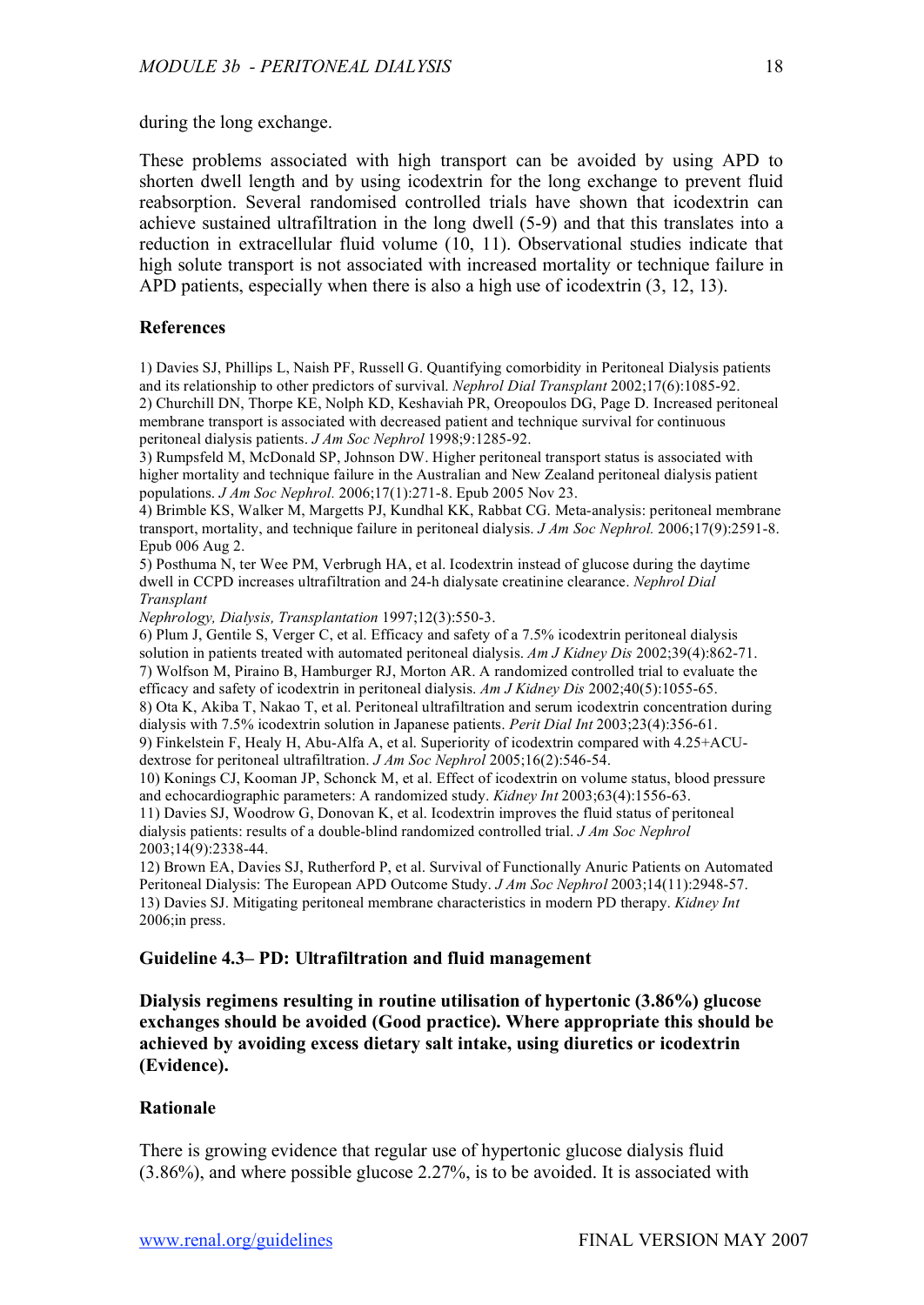acceleration in the detrimental changes in membrane function that occur with time on treatment (1, 2), as well as several undesirable systemic effects including weight gain (3, 4), poor diabetic control (5), delayed gastric emptying (6), hyperinsulinaemia and adverse haemodynamic effects (7). In addition to patient education to avoid excessive salt and fluid intake, where possible the use of hypertonic glucose should be minimised by enhancing residual diureses with the use of diuretics (e.g. frusemide 250mg daily) (8). Substituting icodextrin for glucose solutions during the long exchange will result in equivalent ultrafiltration whilst avoiding the systemic effects of the glucose load (3, 5, 7, 9). Observational evidence would suggest that icodextrin is associated with less functional deterioration in the membrane in APD patients (2).

### **References**

1) Davies SJ. Longitudinal relationship between solute transport and ultrafiltration capacity in peritoneal dialysis patients. *Kidney Int* 2004;66:2437-45.

2) Davies SJ, Brown EA, Frandsen NE, et al. Longitudinal membrane function in functionally anuric patients treated with APD: Data from EAPOS on the effects of glucose and icodextrin prescription. *Kidney Int* 2005;67(4):1609-15.

3) Wolfson M, Piraino B, Hamburger RJ, Morton AR. A randomized controlled trial to evaluate the efficacy and safety of icodextrin in peritoneal dialysis. *Am J Kidney Dis* 2002;40(5):1055-65. 4) Fernstrom A, Hylander B, Moritz A, Jacobsson H, Rossner S. Increase of intra-abdominal fat in patients treated with continuous ambulatory peritoneal dialysis. *Perit Dial Int* 1998;18(2):166-71. 5) Marshall J, Jennings P, Scott A, Fluck RJ, McIntyre CW. Glycemic control in diabetic CAPD patients assessed by continuous glucose monitoring system (CGMS). *Kidney Int* 2003;64(4):1480-6. 6) Van V, Schoonjans RS, Struijk DG, et al. Influence of dialysate on gastric emptying time in peritoneal dialysis patients. *Perit Dial Int* 2002;22(1):32-8.

7) Selby NM, Fonseca S, Hulme L, Fluck RJ, Taal MW, McIntyre CW. Hypertonic glucose-based peritoneal dialysate is associated with higher blood pressure and adverse haemodynamics as compared with icodextrin. *Nephrol Dial Transplant* 2005; 20(9):1848-53.

8) Medcalf JF, Harris KP, Walls J. Role of diuretics in the preservation of residual renal function in patients on continuous ambulatory peritoneal dialysis. *Kidney Int* 2001;59(3):1128-33.

9) Davies SJ, Woodrow G, Donovan K, et al. Icodextrin improves the fluid status of peritoneal dialysis patients: results of a double-blind randomized controlled trial. *J Am Soc Nephrol* 2003;14(9):2338-44.

#### **Guideline 4.4 – PD: Ultrafiltration and fluid management**

## **Treatment strategies that favour preservation of renal function should be adopted where possible (Good practice). These include avoidance of episodes of dehydration, use of diuretics, ACEi and ARBs (Evidence)**

#### **Rationale**

This is the single most important parameter in PD patients, and also the one most likely to change with time. Clinically significant changes can occur within three months. Because secretion of creatinine by the kidney at low levels of function overestimates residual creatinine clearance, it is recommended to express this as the *mean* of the urea and creatinine clearances. Observational and randomised studies have shown that episodes of volume depletion, whether unintentional or in response to active fluid removal with the intent of changing blood pressure or fluid status, are associated with increased risk of loss in residual renal function (1-4). Care should be taken not to volume deplete a PD patient too rapidly or excessively. The use of diuretics to maintain urine volume is not associated with a risk to renal clearances (5). ACE inhibitors, (Ramipril 5mg) (6) and ARBs (valsartan) (7) have been shown in randomised studies to maintain residual diuresis.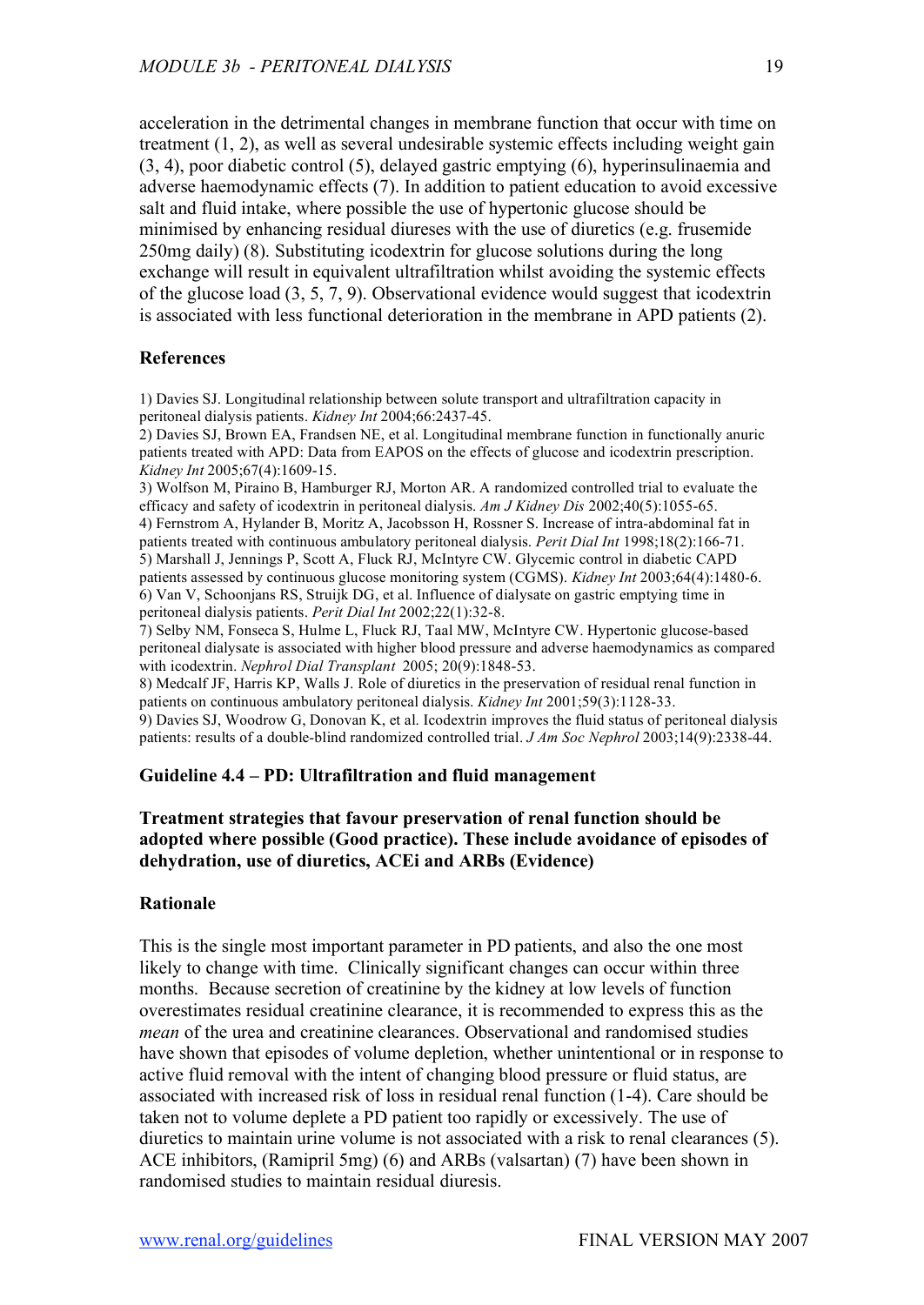#### **References**

1) Jansen MA, Hart AA, Korevaar JC, Dekker FW, Boeschoten EW, Krediet RT. Predictors of the rate of decline of residual renal function in incident dialysis patients. *Kidney Int* 2002;62(3):1046-53. 2) Gunal AI, Duman S, Ozkahya M, et al. Strict volume control normalizes hypertension in peritoneal dialysis patients. *Am J Kidney Dis* 2001;37(3):588-93.

3) Konings CJ, Kooman JP, Gladziwa U, van der Sande FM, Leunissen KM. A decline in residual glomerular filtration during the use of icodextrin may be due to underhydration. *Kidney Int* 2005;67(3):1190-1.

4) Konings CJ, Kooman JP, Schonck M, et al. Effect of icodextrin on volume status, blood pressure and echocardiographic parameters: A randomized study. *Kidney Int* 2003;63(4):1556-63.

5) Medcalf JF, Harris KP, Walls J. Role of diuretics in the preservation of residual renal function in patients on continuous ambulatory peritoneal dialysis. *Kidney Int* 2001;59(3):1128-33.

6) Li PK, Chow KM, Wong TY, Leung CB, Szeto CC. Effects of an angiotensin-converting enzyme inhibitor on residual renal function in patients receiving peritoneal dialysis. A randomized, controlled study. *Ann Intern Med.* 2003;139(2):105-12.

7) Suzuki H, Kanno Y, Sugahara S, Okada H, Nakamoto H. Effects of an angiotensin II receptor blocker, valsartan, on residual renal function in patients on CAPD. *Am J Kidney Dis.* 2004;43(6):1056- 64.

### **Guideline 4.5 – PD: Ultrafiltration and fluid management**

# **Anuric patients who consistently achieve a daily ultrafiltration of less than 750 ml should be closely monitored and the benefits of modality switch considered (Good Practice)**

### **Audit measure**

• Identify patients with a total fluid removal <750 ml per day.

#### **Rationale**

Observational studies have consistently shown that reduced peritoneal ultrafiltration is associated with worse survival rates; whilst this is seen in studies with or without residual urine (1), this effect is most marked in anuric patients (2, 3). In the only prospective study to have preset an ultrafiltration target (750 ml/day), patients who remained below this had higher mortality after correcting for age, time on dialysis, comorbidity and nutritional status. It is likely this association is multifactorial, but failure to prescribe sufficient glucose or icodextrin and a lower ultrafiltration capacity of the membrane were factors in this study and should be considered (2, 4). The European guidelines have suggested a 1 litre minimal daily ultrafiltration target;(5) there is insufficient evidence to say that such a target must be met at this stage. Blood pressure, salt (and fluid) intake, nutritional and fluid status should be taken into account. Nevertheless patients with less than 750 ml ultrafiltration once anuric should be very closely monitored and the potential benefits of modality switch considered.

#### **References**

1) Ates K, Nergizoglu G, Keven K, et al. Effect of fluid and sodium removal on mortality in peritoneal dialysis patients. *Kidney Int* 2001;60(2):767-76.

2) Brown EA, Davies SJ, Rutherford P, et al. Survival of Functionally Anuric Patients on Automated Peritoneal Dialysis: The European APD Outcome Study. *J Am Soc Nephrol* 2003;14(11):2948-57.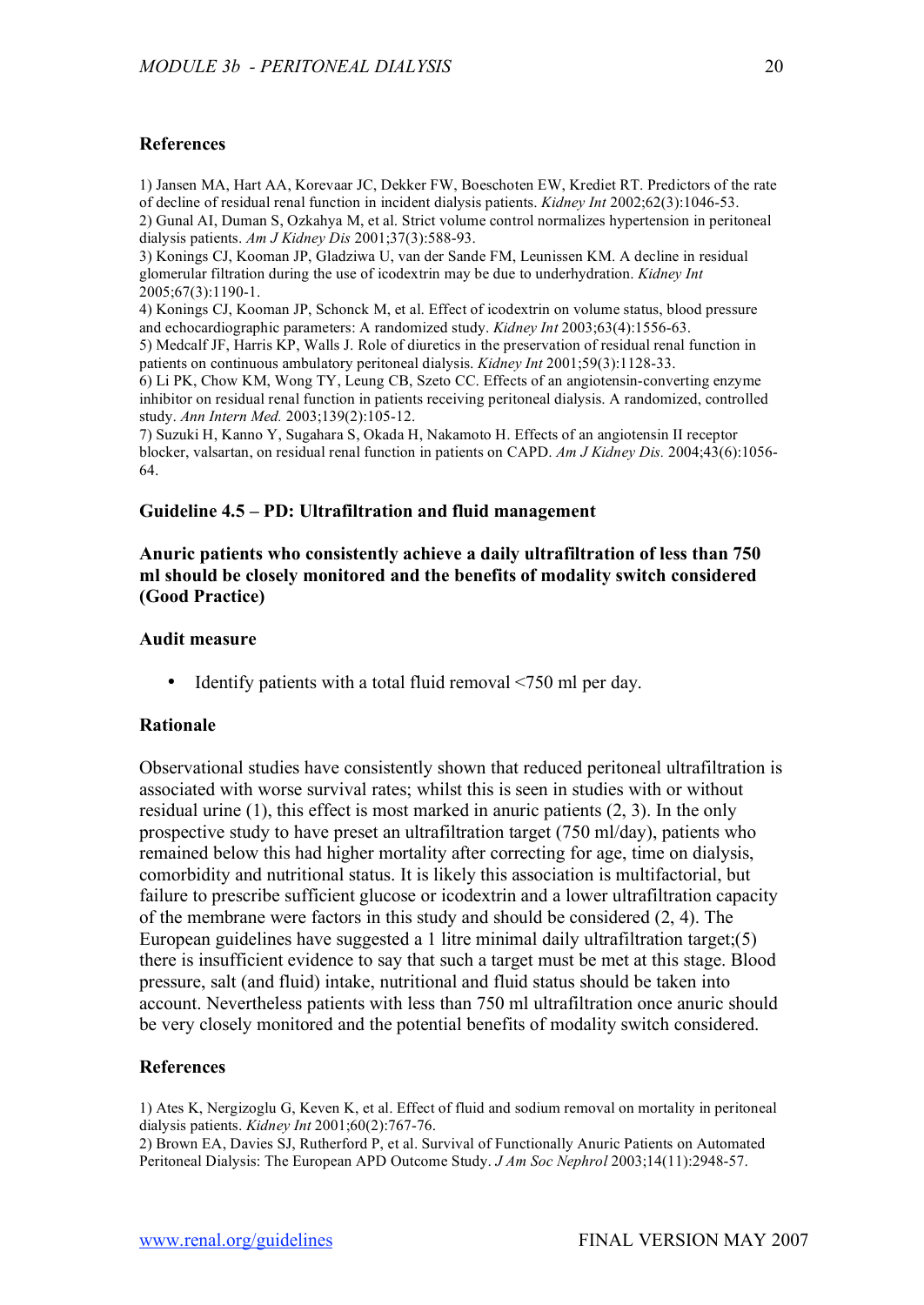3) Jansen MA, Termorshuizen F, Korevaar JC, Dekker FW, Boeschoten E, Krediet RT. Predictors of survival in anuric peritoneal dialysis patients. *Kidney Int.* 2005;68(3):1199-205.

4) Davies SJ, Brown E, Riegel W, et al. What is the link between poor ultrafiltration and increased mortality in anuric APD patients?

Analysis of data from EAPOS. *Perit Dial Int* 2006;26(4):458-65.

5) Dombros N, Dratwa M, Feriani M, et al. European best practice guidelines for peritoneal dialysis. 7 Adequacy of peritoneal dialysis. *Nephrol Dial Transplant.* 2005;20(Suppl 9):ix24-ix7.

# **5. Infectious complications (PD) (Guidelines PD 5.1 – 5.2)**

# **Guideline 5.1 – PD: Infectious complications**

# **Prevention Strategies.**

- 1. PD units should undertake regular audit of their peritonitis and exit-site infection rates, including causative organism, treatment and outcomes. They should enter into active dialogue with their microbiology department and infection control team to develop optimal local treatment and prevention protocols (Good practice)
- 2. Flush-before-fill dialysis delivery systems should be used (Evidence)
- 3. Patients should undergo regular (annually or more frequently if indicated) revision of their technique and receive intensified training if this is below standard (Evidence)
- 4. Initial catheter insertion should be accompanied by antibiotic prophylaxis (Evidence)
- 5. Invasive procedures should be accompanied by antibiotic prophylaxis and emptying the abdomen of dialysis fluid for a period commensurate with the procedure (Good practice)
- 6. Topical antibiotic administration should be used to reduce the frequency of *Staph. aureus* and Gram negative exit-site infection and peritonitis (Evidence)

# **Audit measure**

• Routine annual audit of infection prevention strategies

# **Rationale**

The rationale underpinning the guidelines in this section is laid out in a series of documents published by the International Society of Peritoneal Dialysis, available on their web-site: www.ispd.org

Prevention strategies*:* Both the ISPD 2005 guidelines (1) and the NSF Part 1 place increasing emphasis on prevention strategies. Regular audit is essential to this progress and the following standards should be considered as minimal:

- 1. Peritonitis rates of less than 1 episode per 18 months in adults and 12 months in children (see NSF part 1)
- 2. A primary cure rate of  $\geq 80\%$
- 3. A culture negative rate of  $\leq 20\%$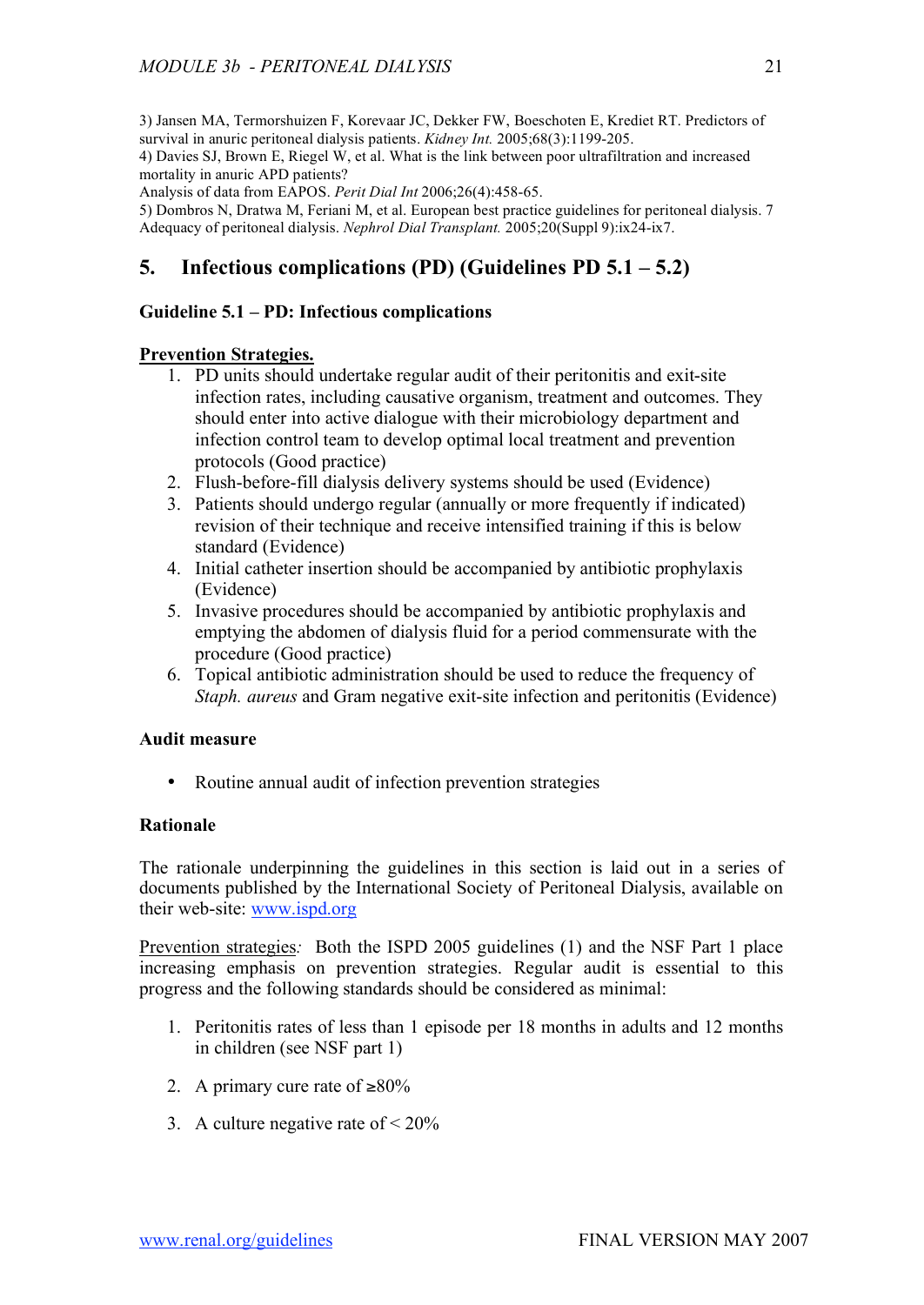Approaches that have been shown to reduce infection rates in randomised studies include increased intensity of training,(2) use of flush before fill systems,(3) antibiotic prophylaxis to cover catheter insertion and prevention of exit-site infections (1). Several studies have addressed the latter issue; following demonstration that the risk of *Staph aureus* exit site infection (the organism responsible in 90% of cases) is associated with pre-existing skin carriage, several randomised studies demonstrated that clinical exit-sire infection and associated peritonitis could be reduced by either nasal or exit-site application of mupirocin. This has led to the practice of applying mupirocin to all patients;(4, 5) this approach should be discussed with the local microbiology and infection control team. A more recent study, comparing mupirocin with gentamicin cream, found that the latter prevented both *Staph aureus* and *Pseudomonas* exit-site infections and peritonitis episodes (6). This approach should be strongly considered in patients with a known history of *Pseudomonas* infections; again the policy should be discussed and agreed with the local microbiology team.

# **References**

1) Piraino B, Bailie GR, Bernardini J, et al. Peritoneal dialysis-related infections recommendations: 2005 update. *Perit Dial Int.* 2005;25(2):107-31.

2) Hall G, Bogan A, Dreis S, et al. New directions in peritoneal dialysis patient training. *Nephrol Nurs J.* 2004;31(2):149-54, 59-63.

3) MacLeod A, Grant A, Donaldson C, et al. Effectiveness and efficiency of methods of dialysis therapy for end-stage renal disease: systematic reviews. *Health Technol Assess* 1998;2(5):1-166. 4) Bernardini J, Piraino B, Holley J, Johnston JR, Lutes R. A randomized trial of Staphylococcus aureus prophylaxis in peritoneal dialysis patients: mupirocin calcium ointment 2% applied to the exit site versus cyclic oral rifampin. *Am J Kidney Dis* 1996;27(5):695-700.

5) Piraino B. Staphylococcus aureus infections in dialysis patients: focus on prevention. *Asaio J* 2000;46(6):S13-7.

6) Bernardini J, Bender F, Florio T, et al. Randomized, double-blind trial of antibiotic exit site cream for prevention of exit site infection in peritoneal dialysis patients. *J Am Soc Nephrol.* 2005;16(2):539- 45. Epub 2004 Dec 29.

# **Guideline 5.2 – PD: Infectious complications**

# **Treatment**

- 1. Exit site infection is suggested by pain, swelling, crusting, erythema and serous discharge; purulent discharge always indicates infection. Swabs should be taken for culture and initial empiric therapy should be with oral antibiotics that will cover *S. aureus and P. aeruginosa* (Good Practice)
- 2. Methicillin resistant organisms (MRSA) will require systemic treatment (e.g vancomycin) and will need to comply with local infection control policies. (Good Practice)
- 3. Initial treatment regimens for peritonitis should include cover for bacterial Gram positive and Gram negative organisms until result of culture and antibiotic sensitivities are obtained. (Good Practice)

# **Audit measure**

• Routine annual audit of infection outcomes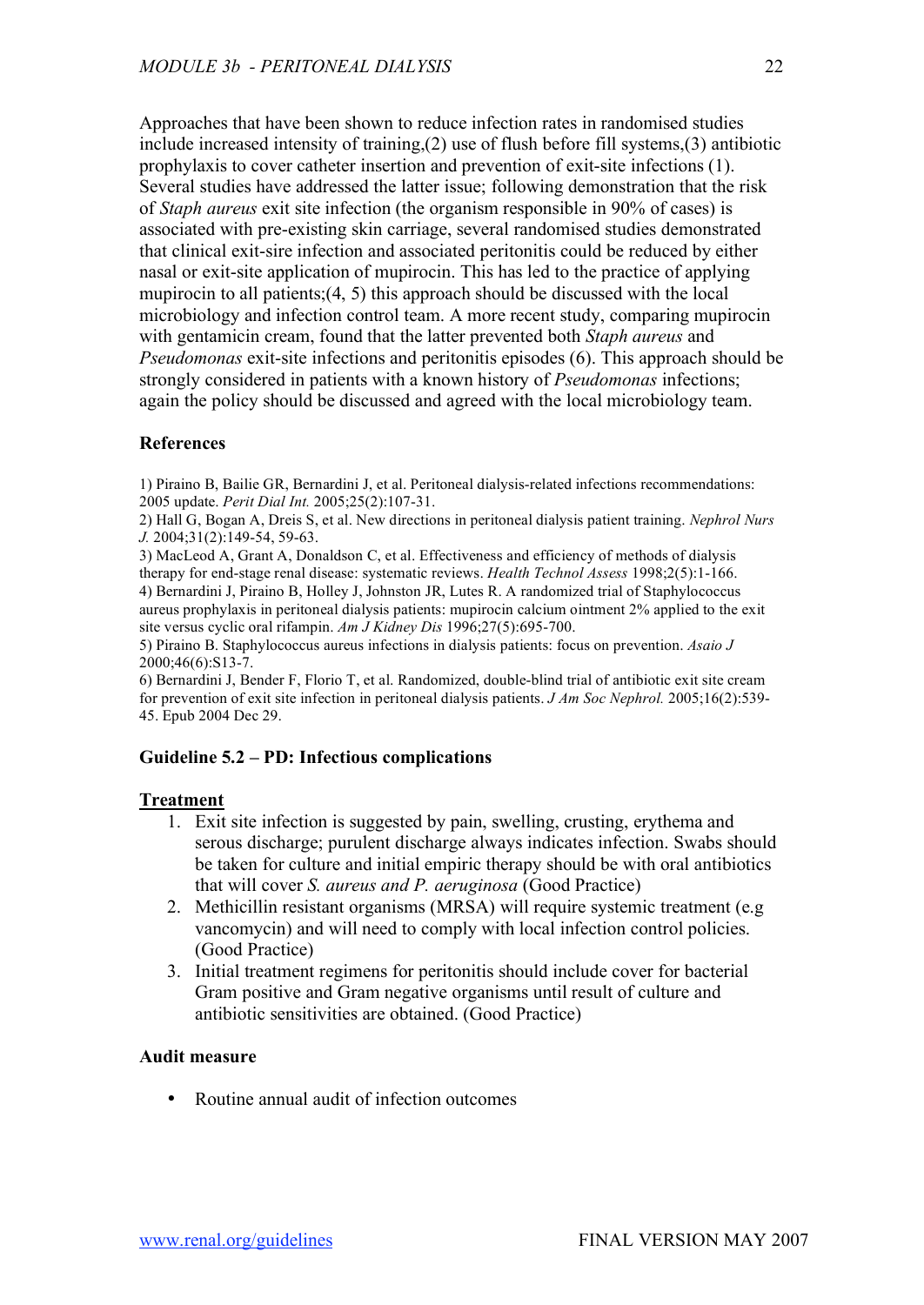# **Rationale**

The ISPD has developed a simple scoring system for exit site signs and symptoms which is easy to use and gives guidance on when to treat immediately rather than waiting for a swab result. Purulent discharge is an absolute indicator for antibiotic treatment (1). The ISPD has become less dogmatic about the initial choice of antibiotic treatment for peritonitis, provided that gram positive and negative infections are covered. It is recognised that patterns of resistance vary considerably and thus a local policy must be developed.

# **References**

1) Piraino B, Bailie GR, Bernardini J, et al. Peritoneal dialysis-related infections recommendations: 2005 update. *Perit Dial Int.* 2005;25(2):107-31.

# **6. Metabolic Factors (PD) (Guidelines PD 6.1 – 6.4)**

# **Guideline 6.1 – PD: Metabolic Factors**

**Standard strategies to optimise diabetic control should be used; these should be complemented by dialysis prescription regimens that minimise glucose, including glucose free solutions (icodextrin and amino-acids), where possible. (Good Practice)**

## **Rationale**

Glycaemic control can be made worse by glucose absorption across the peritoneal membrane. Dialysis regimens that incorporate less glucose and more glucose free (amino acid, icodextrin) solutions have been shown to improve glycaemic control (1), Paniagua (in press).

# **References**

1) Marshall J, Jennings P, Scott A, Fluck RJ, McIntyre CW. Glycemic control in diabetic CAPD patients assessed by continuous glucose monitoring system (CGMS). *Kidney Int* 2003;64(4):1480-6.

# **Guideline 6.2 – PD: Metabolic Factors**

**Plasma bicarbonate should be maintained within the normal range; this can be achieved in the vast majority of patients by adjusting the dialysis dose and/or dialysate buffer concentration. Occasionally bicarbonate buffered solutions will be required (Good Practice).**

#### **Audit measure**

• Cumulative frequency curves of plasma bicarbonate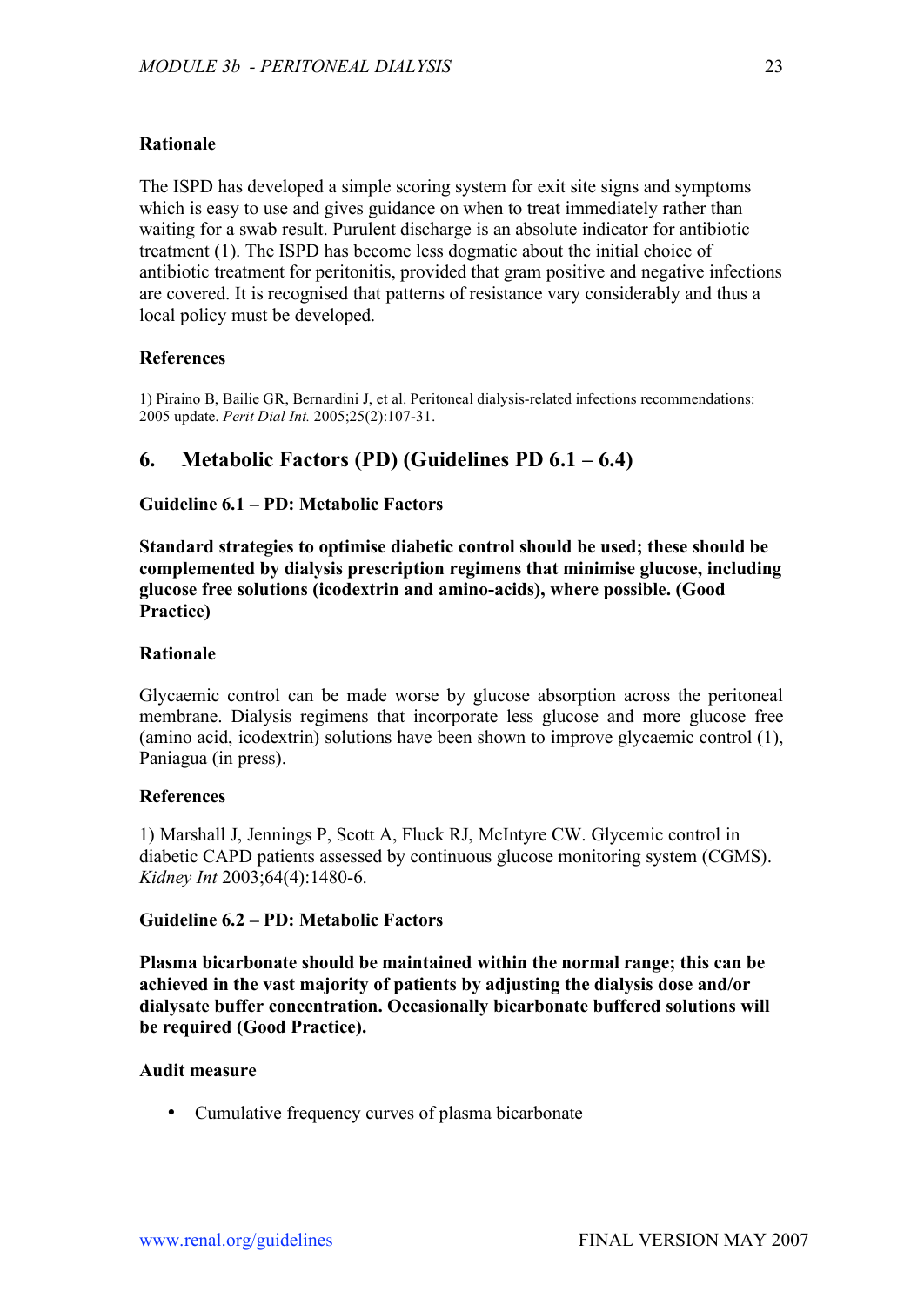#### **Rationale**

Two randomised controlled trials have suggested that clinical outcomes, including gaining lean body mass and reduced hospital admissions are achieved if the plasma bicarbonate is kept within the upper half of the normal range.(1, 2) Generally this can be achieved by using dialysis fluids with a 40 mmol buffer capacity (lactate or bicarbonate results in similar plasma bicarbonate levels(3)) and ensuring that the dialysis dose is adequate (see section 3 (b), above) (4). However, for solutions with a lower buffering capacity, when patients are switched from an all lactate (35 mmol/l) to a 25 mmol bicarbonate: 10 mmol lactate mix, there is a significant improvement in plasma bicarbonate (24.4 to 26.1 mmol/l), such that a higher proportion of patients will fall within the normal range (5). Whilst bicarbonate solutions may have a role in biocompatibility (see section 1(e), above), they are generally not required to achieve satisfactory acid-base balance. The main reason for using a 35 mmol buffer capacity solution (25:10 bicarbonate:lactate mix) is to avoid excessive alkalinisation (6).

Control of acidosis is especially important in malnourished patients who may benefit from the glucose available in dialysis solutions as a calories source. Amino acid solutions were developed in an attempt to address protein calorie malnutrition and several randomised studies have been conducted. In using amino acid solutions it is essential to ensure that acidosis does not develop and to use the solution at the same time as there is a significant intake of carbohydrate (7). Despite demonstration that amino acids delivered in dialysis fluids are incorporated into tissue protein, the randomised trials have failed to show benefit in terms of hard clinical endpoints (8, 9).

#### **References**

1) Stein A, Moorhouse J, Iles-Smith H, et al. Role of an improvement in acid-base status and nutrition in CAPD patients. *Kidney Int* 1997;52(4):1089-95.

2) Szeto CC, Wong TY, Chow KM, Leung CB, Li PK. Oral sodium bicarbonate for the treatment of metabolic acidosis in peritoneal dialysis patients: a randomized placebo-control trial. *J Am Soc Nephrol* 2003;14(8):2119-26.

3) Coles GA, Gokal R, Ogg C, et al. A randomized controlled trial of a bicarbonate- and a

bicarbonate/lactate-containing dialysis solution in CAPD. *Perit Dial Int* 1997;17(1):48-51.

4) Mujais S. Acid base profile in patients on PD. *Kidney Int* 2003;Suppl. 83(Deb):in press.

5) Otte K, Gonzalez MT, Bajo MA, et al. Clinical experience with a new bicarbonate (25

mmol/L)/lactate (10 mmol/L) peritoneal dialysis solution. *Perit Dial Int* 2003;23(2):138-45.

6) Dratwa M, Wilkie M, Ryckelynck JP, et al. Clinical experience with two physiologic bicarbonate/lactate peritoneal dialysis solutions in automated peritoneal dialysis. *Kidney Int*

2003;88:S105-13.

7) Kopple JD, Bernard D, Messana J, et al. Treatment of malnourished CAPD patients with an amino acid based dialysate. *Kidney Int* 1995;47(4):1148-57.

8) Li FK, Chan LY, Woo JC, et al. A 3-year, prospective, randomized, controlled study on amino acid dialysate in patients on CAPD. *Am J Kidney Dis* 2003;42(1):173-83.

9) Jones M, Hagen T, Boyle CA, et al. Treatment of malnutrition with 1.1% amino acid peritoneal dialysis solution: results of a multicenter outpatient study. *Am J Kidney Dis* 1998;32(5):761-9.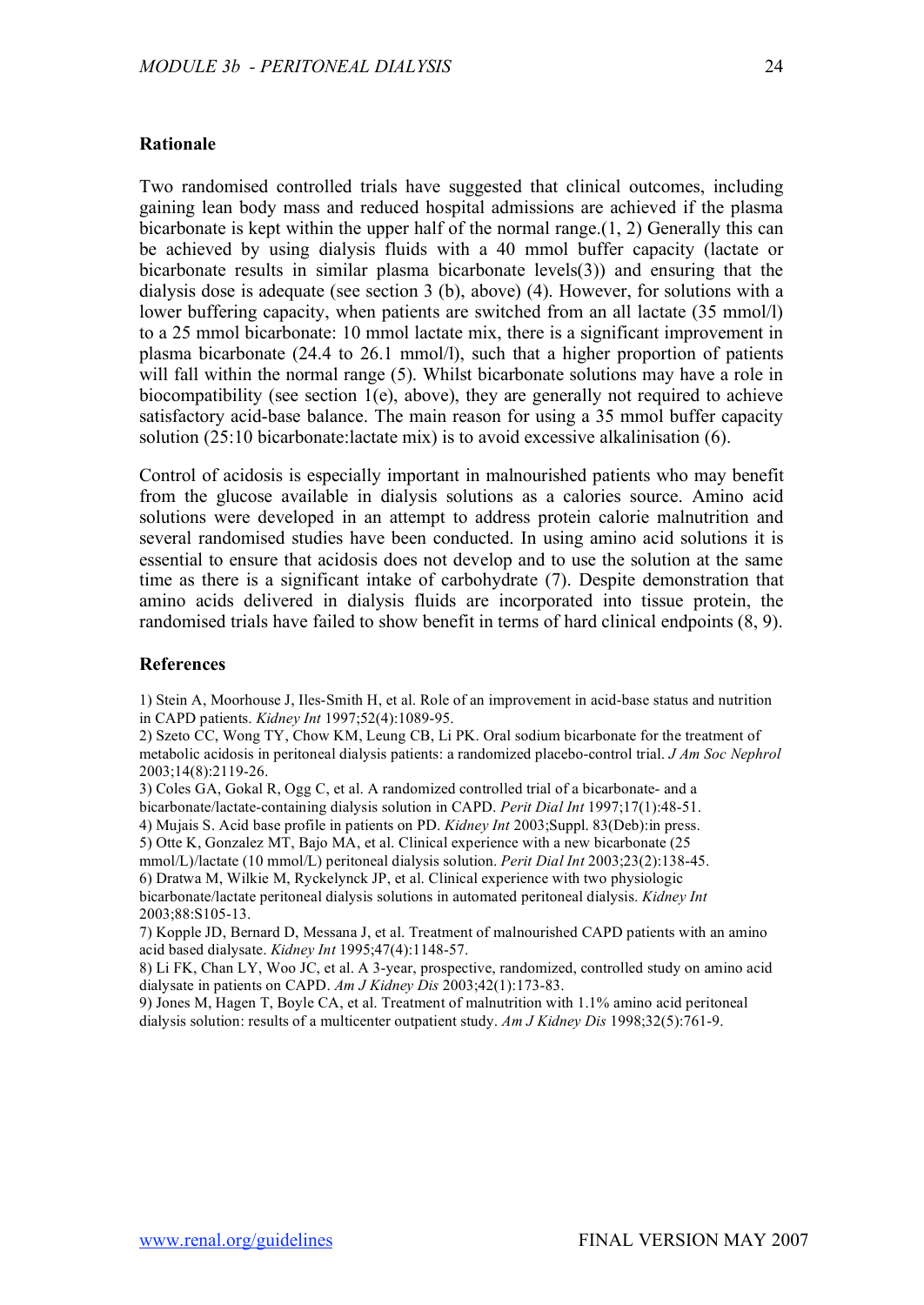# **Guideline 6.3 – PD: Metabolic Factors**

# **Central obesity can worsen or develop in some PD patients. The risk of this problem, and associated metabolic complications, notably increased atherogenicity of lipid profiles and insulin resistance, can be reduced by avoiding excessive glucose prescription and using icodextrin. (Good Practice)**

## **Rationale**

Weight gain, or regain, is common after starting peritoneal dialysis and this is associated with a worsening in the lipid profile (1). Randomised studies comparing glucose 2.27% with icodextrin in the long exchange have shown that the latter prevents weight gain, which in body composition studies is at least in part fat weight (2, 3). Recommendations on how to treat dyslipidaemia are published by the ISPD and include the use of statins (4). There is no currently available trial data on the benefit of statins in PD patients with a hard clinical endpoint; the 4D study did not include PD patients and there are good reasons for believing that the PD patient population may be different.

#### **References**

1) Little J, Phillips L, Russell L, Griffiths A, Russell GI, Davies SJ. Longitudinal lipid profiles on CAPD: their relationship to weight gain, comorbidity, and dialysis factors. *J Am Soc Nephrol* 1998;9(10):1931-9.

2) Wolfson M, Piraino B, Hamburger RJ, Morton AR. A randomized controlled trial to evaluate the efficacy and safety of icodextrin in peritoneal dialysis. *Am J Kidney Dis* 2002;40(5):1055-65. 3) Davies SJ, Woodrow G, Donovan K, et al. Icodextrin improves the fluid status of peritoneal dialysis patients: results of a double-blind randomized controlled trial. *J Am Soc Nephrol* 2003;14(9):2338-44. 4) Fried L, Hutchison A, Stegmayr B, Prichard S, Bargman JM. Recommendations for the treatment of lipid disorders in patients on peritoneal dialysis. ISPD guidelines/recommendations. International Society for Peritoneal Dialysis. *Perit Dial Int* 1999;19(1):7-16.

# **Guideline 6.4 – PD: Metabolic Factors**

**Awareness of the effects of Icodextrin on assays for estimation of amylase and glucose (using glucose dehydrogenase) should be disseminated to patients, relatives, laboratory and clinical staff.**

#### **Audit measure**

• Processes in place to increase awareness of interference of assays by icodextrin metabolites

### **Rationale**

Use of icodextrin is associated with circulating levels of metabolites that can interfere with laboratory assays for amylase (or actually suppress amylase activity) (1-4) and for glucose when finger-prick tests that utilise glucose dehydrogenase as their substrate are employed (manufactured by Boehringer Mannheim) (5-8). In the case of amylase, the measured level will be reduced by 90%, leading to the potential failure in the diagnosis of pancreatitis. No adverse events have been reported, but clinicians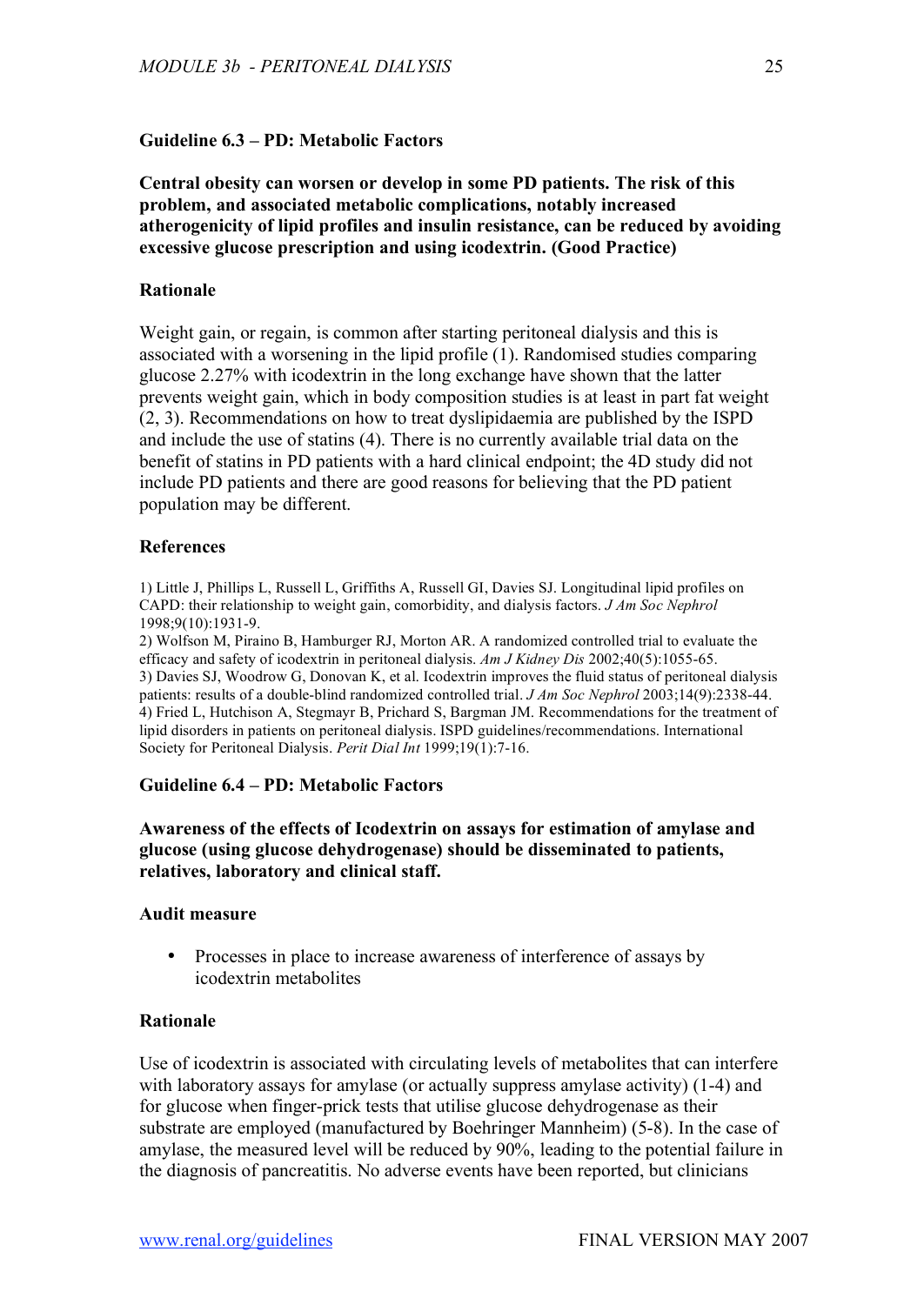should be aware of this possibility. If clinical concern remains then plasma lipase can be used. In the case of glucose measurements, the methods using glucose dehydrogenase will *over*-estimate blood glucose levels, leading to a failure to diagnose hypoglycaemia. This has been reported on several occasions in the literature and has contributed to at least one death. Typically these errors occur in places and circumstances in which staff not familiar with peritoneal dialysis work, for example emergency rooms and non-renal wards. A number of solutions to this problem are under active review (e.g. use of alarm bracelets) but it is also the responsibility of health-care professionals to ensure that clinical environments in which their patients using icodextrin may find themselves are notified of this issue on a routine basis.

### **References**

1) Schoenicke G, Grabensee B, Plum J. Dialysis with icodextrin interferes with measurement of serum alpha-amylase activity. *Nephrol Dial Transplant* 2002;17(11):1988-92.

2) Wang R, Leesch V, Turner P, Moberly JB, Martis L. Kinetic analysis of icodextrin interference with serum amylase assays. *Adv Perit Dial* 2002;18:96-9.

3) Anderstam B, Garcia-Lopez E, Heimburger O, Lindholm B. Determination of alpha-amylase activity in serum and dialysate from patients using icodextrin-based peritoneal dialysis fluid. *Perit Dial Int* 2003;23(2):146-50.

4) Garcia-Lopez E, Anderstam B, Heimburger O, Amici G, Werynski A, Lindholm B. Determination of high and low molecular weight molecules of icodextrin in plasma and dialysate, using gel filtration chromatography, in peritoneal dialysis patients. *Perit Dial Int* 2005;25(2):181-91.

5) Wens R, Taminne M, Devriendt J, et al. A previously undescribed side effect of icodextrin: overestimation of glycemia by glucose analyzer. *Perit Dial Int* 1998;18(6):603-9.

6) Oyibo SO, Pritchard GM, McLay L, et al. Blood glucose overestimation in diabetic patients on continuous ambulatory peritoneal dialysis for end-stage renal disease. *Diabet Med* 2002;19(8):693-6. 7) Mehmet S, Quan G, Thomas S, Goldsmith D. Important causes of hypoglycaemia in patients with

diabetes on peritoneal dialysis. *Diabet Med* 2001;18(8):679-82.

8) Janssen W, Harff G, Caers M, Schellekens A. Positive interference of icodextrin metabolites in some enzymatic glucose methods. *Clin Chem* 1998;44(11):2379-80.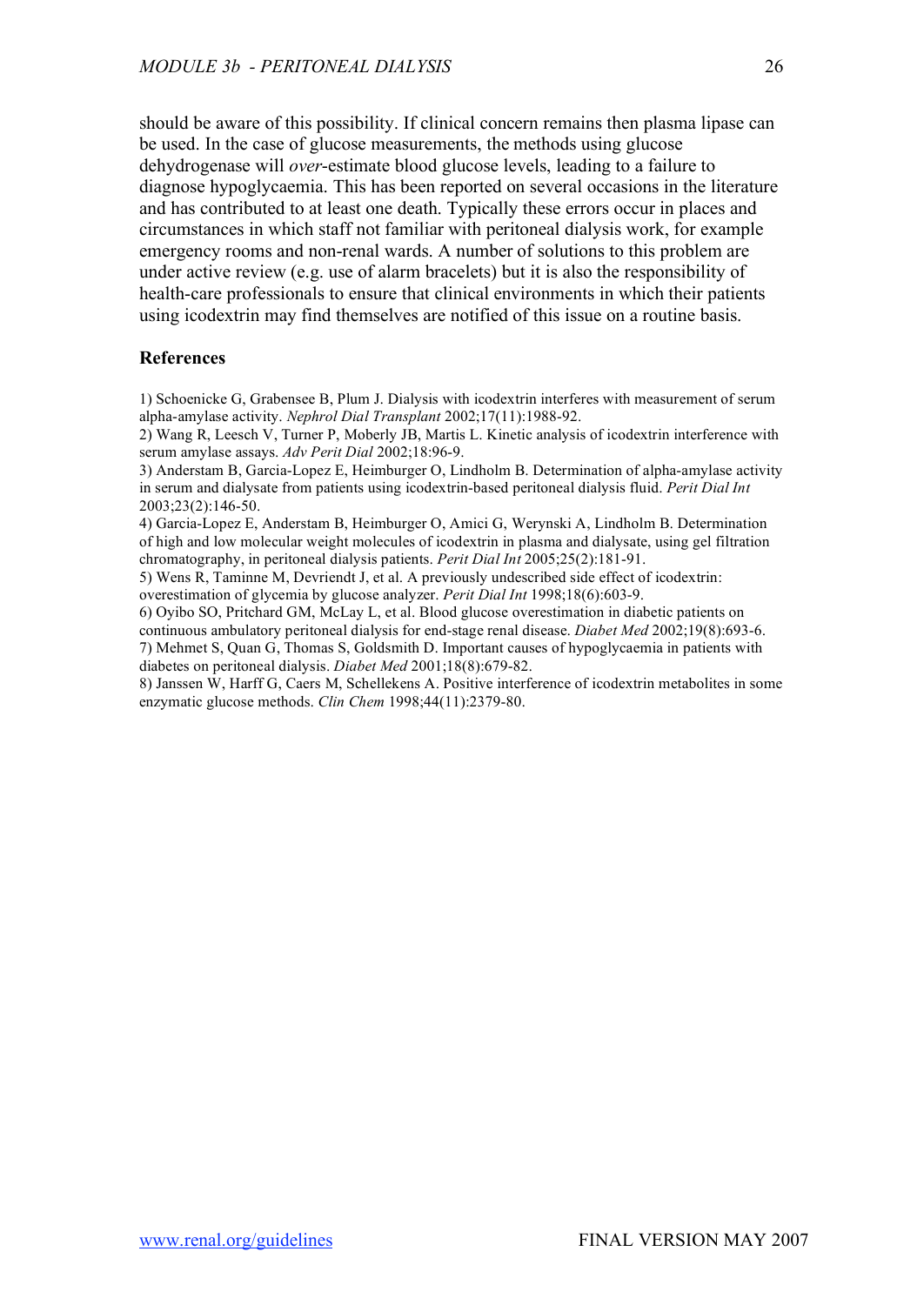# Appendix

# **Assessment of Membrane Function**

- (a) A number of methods to assess peritoneal membrane have been developed, the most commonly used, supported by clinical observation being the Peritoneal Equilibration Test (PET). This test measures two aspects of membrane function, low molecular weight solute transport (expressed as the dialysate:plasma ratio of creatinine at four hours), and the ultrafiltration capacity of the membrane. In the PET as originally described, ultrafiltration capacity is the net volume of ultrafiltration achieved at four hours using a 2.27% glucose exchange (1, 2). In the simplified Standard Permeability Analysis (SPA) test, it is the net volume of ultrafiltration using a 3.86% exchange (3, 4)
- (b) Using a standard PET, an ultrafiltration capacity of < 200 mls (includes overfill) is associated with a 50% risk of achieving < 1000 mls ultrafiltration in anuric patients . Using a SPA test, an ultrafiltration capacity of  $\leq 400$  mls indicates ultrafiltration failure .
- (c) The methods of performing PET and SPA tests are well described in the literature, The following points should be remembered in the interpretation of results:
- High concentrations of glucose interfere with many assays for creatinine. It is important to work with the local biochemists to ensure that the appropriate correction for measurement of creatinine in dialysate has been taken into account.
- Remember that dialysis bags are overfilled, mainly due to the additional fluid volume required to perform the 'flush before fill' procedure. Dialysis manufacturers are being encouraged to publish overfill volumes which differ significantly. The typical volume is 100-200ml. The value of 200 ml UF capacity defining ultrafiltration failure quoted above *includes* the flush volume as this is easier for patients to perform (the alternative is weighing before and after flush which is time consuming and difficult).
- The patient should follow their usual dialysate regime, draining out as completely as possible before the test dwell. Large residual volume of dialysate will affect the results.
- Intra-patient variability of the ultrafiltration capacity ( $\sim$  20%) is greater than for the solute transport  $(\leq 10\%)$ . Results of the PET/SPA, in particular the ultrafiltration capacity, should always be interpreted in the light of additional exchanges performed during the same 24-48 hour period (usually collected to assess solute clearance – see below).
- The PET/SPA are not surrogates for measuring solute clearance.

# **Measurement of Solute Clearance**

In measuring solute clearance and planning changes to the dialysis regime, three clinical parameters are essential: Estimates of (1) *patient size*, (2) peritoneal *solute transport* and (3) *RRF*. In each case, the choice of surrogate "toxin", urea or creatinine, interacts with each of these parameters in different ways. At present, there is no clear evidence from the literature that one surrogate is superior to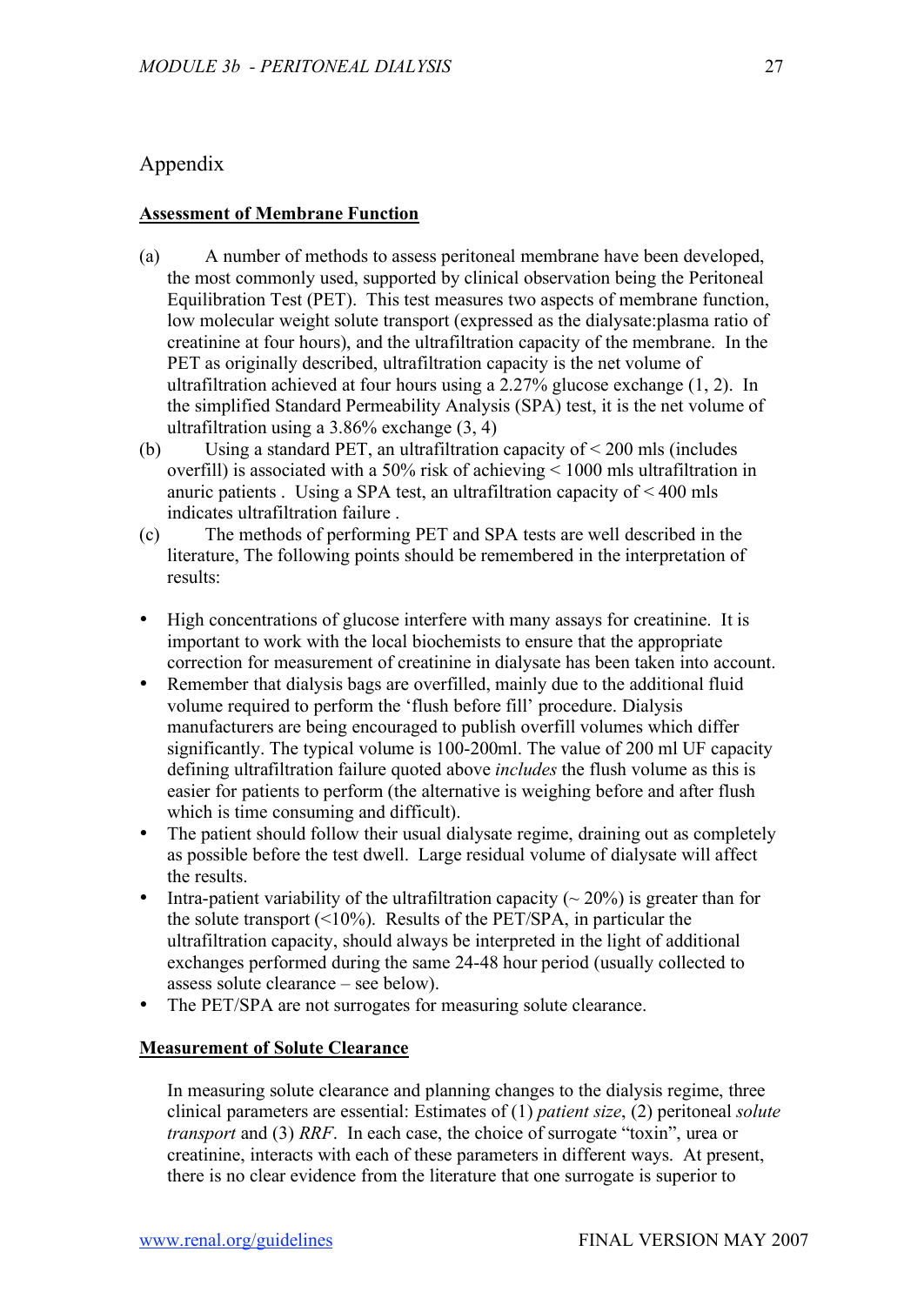another. Where possible, clinicians should measure both, attempt to reach at least one of the targets, and understand why there appears to be a discrepancy. A number of commercial computer programs exist that are designed to aid dialysis prescription. Whilst some have been validated, good practice dictates that a change in dialysis prescription is checked for efficacy by repeating clearance studies.

#### *(1) Patient Size*

In calculating urea clearances, patient size is expressed as an estimate of the total body water (volume of distribution of urea). It is recommended that the Watson formula is used for this (5):

Males:  $V = 2.447 - 0.09156 * age (years) + 0.1074 * height (cm) + 0.3362 * weight kg)$ Females:  $V = -2.097 + 0.1069 * age (years) + 0.2466 * weight (kg)$ 

Alternatively 58% of body weight (kg) may be used; this is less precise, and will give lower values for Kt/V, especially in obese patients. Creatinine clearances should be corrected for body surface area, normalising to  $1.73 \text{ m}^2$ .

### *(2) Peritoneal Solute Transport*

Solute transport rates have an important influence on peritoneal creatinine clearance, but not on urea clearance. This means that it is easier to achieve creatinine clearance targets in high transport patients. It should be remembered, however, that these patients might have less satisfactory ultrafiltration. In designing optimum dialysis regimens, patients with low solute transport will require equally spaced medium length dwells, such as are achieved with CAPD and single extra night exchanges (e.g. 5 x 2.5 litre exchanges). Those with high transport are more like to achieve targets with short dwells (APD) plus polyglucose solutions (e.g. 4 x 2.5 litre exchanges overnight, 1 x 2.5 litre evening exchange and 1 x 2.5 litre daytime icodextrin).

#### *(3) Residual Renal Function (RRF)*

This is the single most important parameter in PD patients, and also the one most likely to change with time. Clinically significant changes can occur within three months. Because secretion of creatinine by the kidney at low levels of function overestimates residual creatinine clearance, it is recommended to express this as the *mean* of the urea and creatinine clearances.

### **Estimating Total Ultrafiltration**

The total achieved ultrafiltration is best measured from the 24-hour dialysate collections used to calculate solute clearance. For APD patients this is simple as machines now calculate the ultrafiltration volumes precisely. Furthemore, many models store this information over several weeks so that an average value can be obtained. In CAPD patients it is important to remember that each bag is overfilled